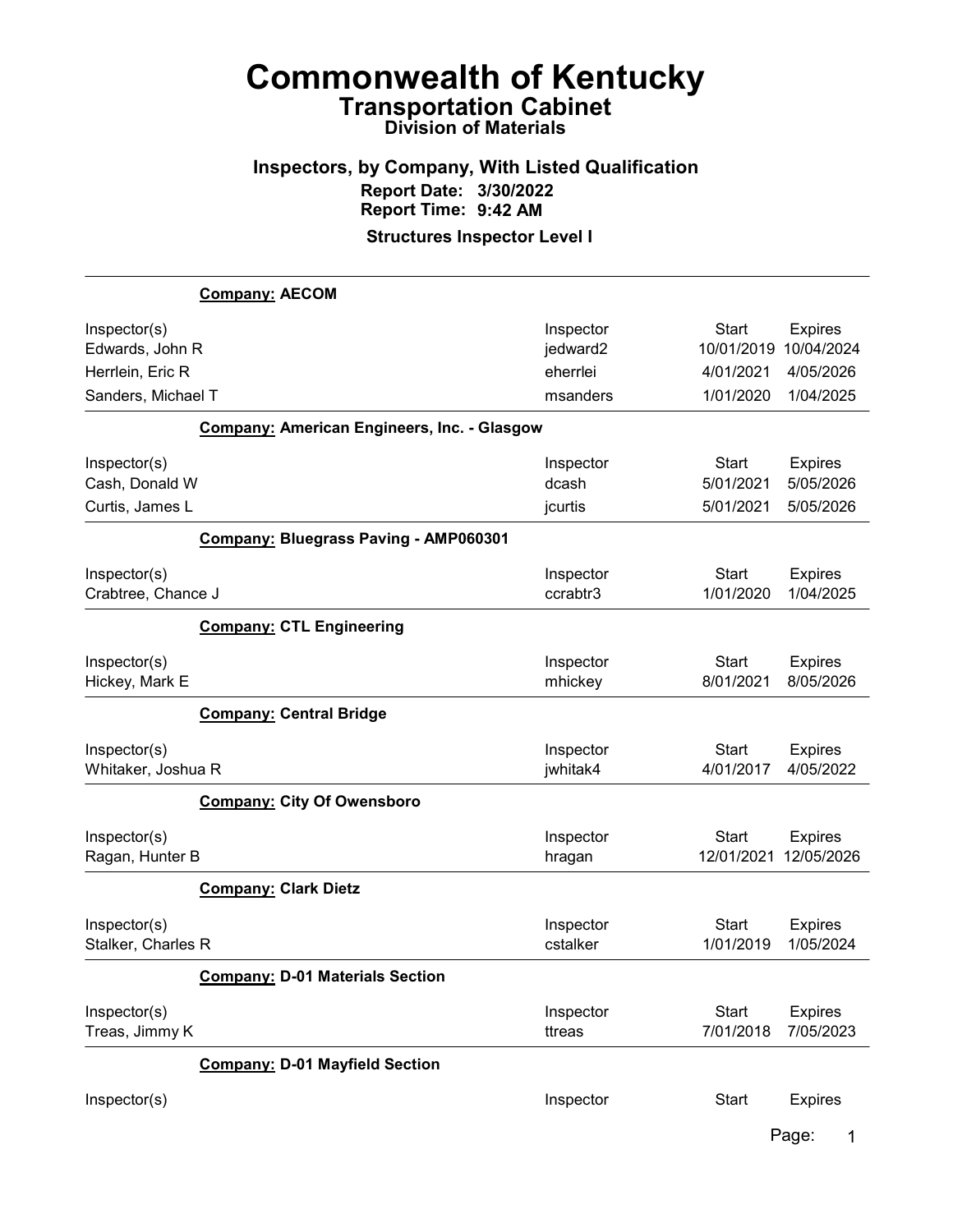#### Inspectors, by Company, With Listed Qualification Report Date: 3/30/2022 Report Time: 9:42 AM

| Jackson, Dalton R                      | djackso4  | 3/01/2018    | 3/05/2023      |
|----------------------------------------|-----------|--------------|----------------|
| Summerville, Barry L                   | bsummerv  | 4/01/2017    | 4/05/2022      |
| Womble, Terry L                        | twomble   | 4/01/2017    | 4/05/2022      |
| <b>Company: D-01 Murray Section</b>    |           |              |                |
| Inspector(s)                           | Inspector | <b>Start</b> | <b>Expires</b> |
| Beale, Brandon L                       | bbeale    | 7/01/2018    | 7/05/2023      |
| Black, Bryan K                         | bblack    | 4/01/2017    | 4/05/2022      |
| Cope, Craig E                          | ccope     | 4/01/2017    | 4/05/2022      |
| Hargis, Debra A                        | dboyd     | 4/01/2017    | 4/05/2022      |
| Owen, Tyler J                          | towen     | 4/01/2017    | 4/05/2022      |
| Ray, John A                            | jray      | 4/01/2017    | 4/05/2022      |
| <b>Company: D-01 Paducah Section</b>   |           |              |                |
| Inspector(s)                           | Inspector | <b>Start</b> | <b>Expires</b> |
| Futrell, Chad M                        | cfutrell  | 4/01/2017    | 4/05/2022      |
| Houston, Rita V                        | rhouston  | 7/01/2018    | 7/05/2023      |
| Leonard, Jordan A                      | jleonard  | 4/01/2017    | 4/05/2022      |
| Pritchett, James V                     | jpritche  | 7/01/2018    | 7/05/2023      |
| <b>Company: D-01 Smithland Section</b> |           |              |                |
| Inspector(s)                           | Inspector | <b>Start</b> | <b>Expires</b> |
| Johnson, Scotty L                      | sjohnso2  | 7/01/2018    | 7/05/2023      |
| O'Brien, James C                       | jobrien   | 7/01/2018    | 7/05/2023      |
| Oates, Jason L                         | joates    | 7/01/2018    | 7/05/2023      |
| Quertermous, Joe L                     | jquerter  | 7/01/2018    | 7/05/2023      |
| Yates, Jordan H                        | jyates2   | 7/01/2018    | 7/05/2023      |
| <b>Company: D-02 Henderson Section</b> |           |              |                |
| Inspector(s)                           | Inspector | <b>Start</b> | <b>Expires</b> |
| Abell, James G                         | jabell    | 3/01/2018    | 3/05/2023      |
| Bentley, Wes                           | wbentley  | 3/01/2018    | 3/05/2023      |
| Buckman, Roena M                       | rbuckman  | 3/01/2018    | 3/05/2023      |
|                                        |           |              |                |
| Chandler, Bruce A                      | bchandle  | 3/01/2018    | 3/05/2023      |
| Chandler, Timothy A                    | tchandle  | 3/01/2018    | 3/05/2023      |
| Duncan, Matt T                         | mduncan2  | 8/01/2018    | 8/05/2023      |
| Gibbs, Jason B                         | jgibbs2   | 3/01/2018    | 3/05/2023      |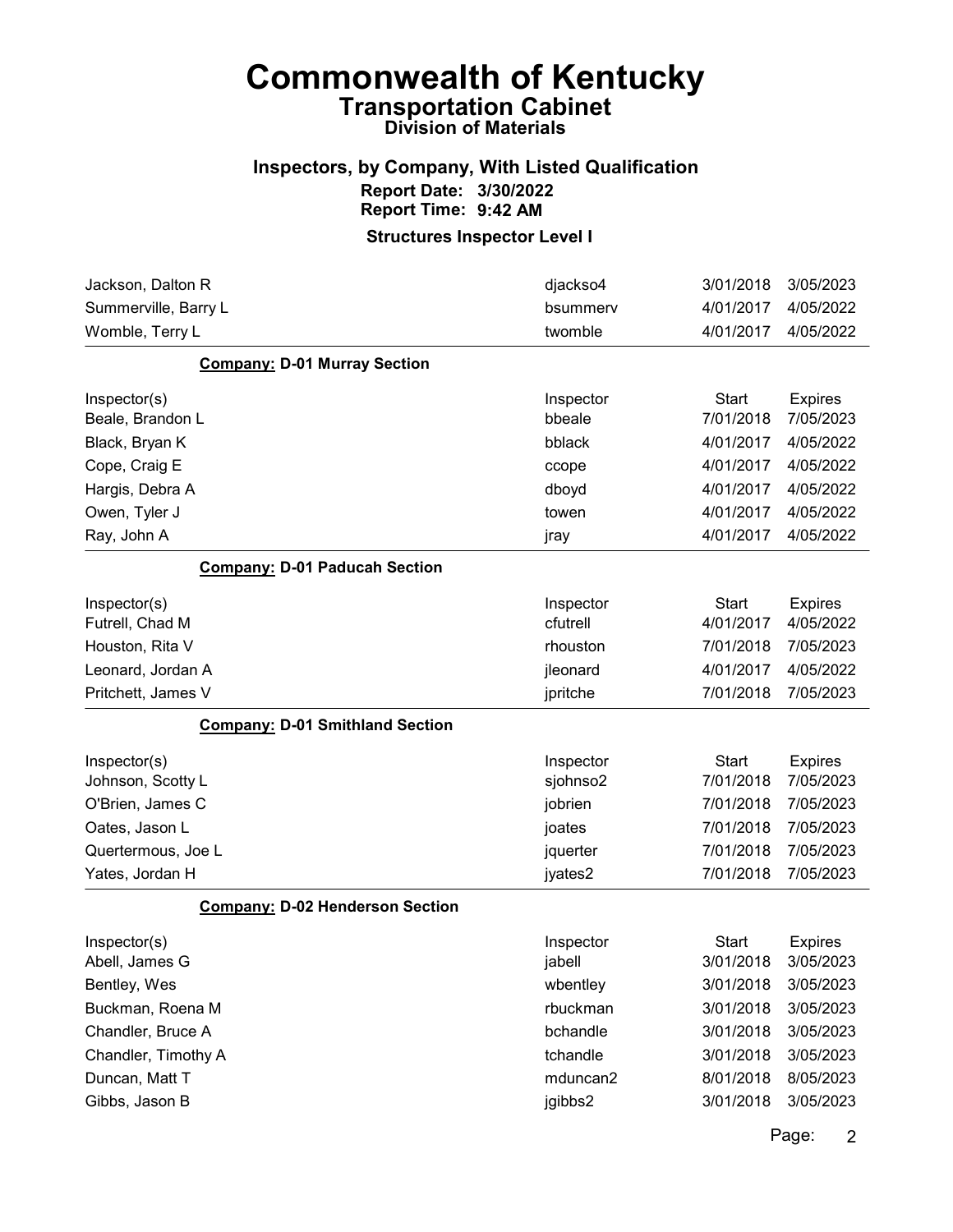#### Inspectors, by Company, With Listed Qualification Report Date: 3/30/2022 Report Time: 9:42 AM

#### Structures Inspector Level I

| Horton, Dennis A                          | dhorton   | 3/01/2018    | 3/05/2023      |
|-------------------------------------------|-----------|--------------|----------------|
| Leslie, Jeramy A                          | jleslie2  | 3/01/2018    | 3/05/2023      |
| Powell, Jeremy D                          | jpowell2  | 3/01/2018    | 3/05/2023      |
| Wade, Cassandra L                         | cwade     | 4/01/2017    | 4/05/2022      |
| Wright, Joni R                            | jwright9  | 3/01/2018    | 3/05/2023      |
| <b>Company: D-02 Hopkinsville Section</b> |           |              |                |
| Inspector(s)                              | Inspector | <b>Start</b> | <b>Expires</b> |
| Gray, Robert B                            | rgray     | 3/01/2021    | 3/05/2026      |
| Hansley, Christopher D                    | chansley  | 7/01/2018    | 7/05/2023      |
| Mitchell, Jamie S                         | jmitche1  | 7/01/2018    | 7/05/2023      |
| Reeves, Lynn C                            | Ireeves   | 9/01/2018    | 9/05/2023      |
| Short, Stephen L                          | sshort    | 7/01/2018    | 7/05/2023      |
| <b>Company: D-02 Madisonville Section</b> |           |              |                |
| Inspector(s)                              | Inspector | <b>Start</b> | <b>Expires</b> |
| Burden, Brandon L                         | bburden   | 9/01/2018    | 9/05/2023      |
| Conrad, Eric A                            | econrad   | 3/01/2018    | 3/05/2023      |
| Fulton, LaDonna D                         | Ifulton   | 8/01/2021    | 8/05/2026      |
| Gibbs, Michael T                          | tgibbs2   | 1/01/2019    | 1/05/2024      |
| Jenkins, Brian W                          | bjenkins  | 6/01/2021    | 6/05/2026      |
| Sexton, Larry                             | Isexton   | 7/01/2018    | 7/05/2023      |
| Shephard, Paul W                          | pshephar  | 8/01/2021    | 8/05/2026      |
| Waggoner, Paul D                          | pwaggon2  | 3/01/2018    | 3/05/2023      |
| Wilson, Alan W                            | awilson2  | 9/01/2018    | 9/05/2023      |
| <b>Company: D-02 Materials Section</b>    |           |              |                |
| Inspector(s)                              | Inspector | <b>Start</b> | <b>Expires</b> |
| Colburn, Jason A                          | jcolburn  | 12/01/2021   | 12/05/2026     |
| Mason, Rakeem S                           | rmason    | 7/01/2018    | 7/05/2023      |
| Miller, Allen J                           | amiller4  | 7/01/2018    | 7/05/2023      |
| <b>Company: D-02 Owensboro Section</b>    |           |              |                |
| Inspector(s)                              | Inspector | <b>Start</b> | <b>Expires</b> |
| Gray, Samuel N                            | sgray     | 7/01/2018    | 7/05/2023      |
| Howard, Cary W                            | choward   | 2/01/2022    | 2/05/2027      |
| Howard, Edward E                          | ehoward2  | 9/01/2018    | 9/05/2023      |
|                                           |           |              |                |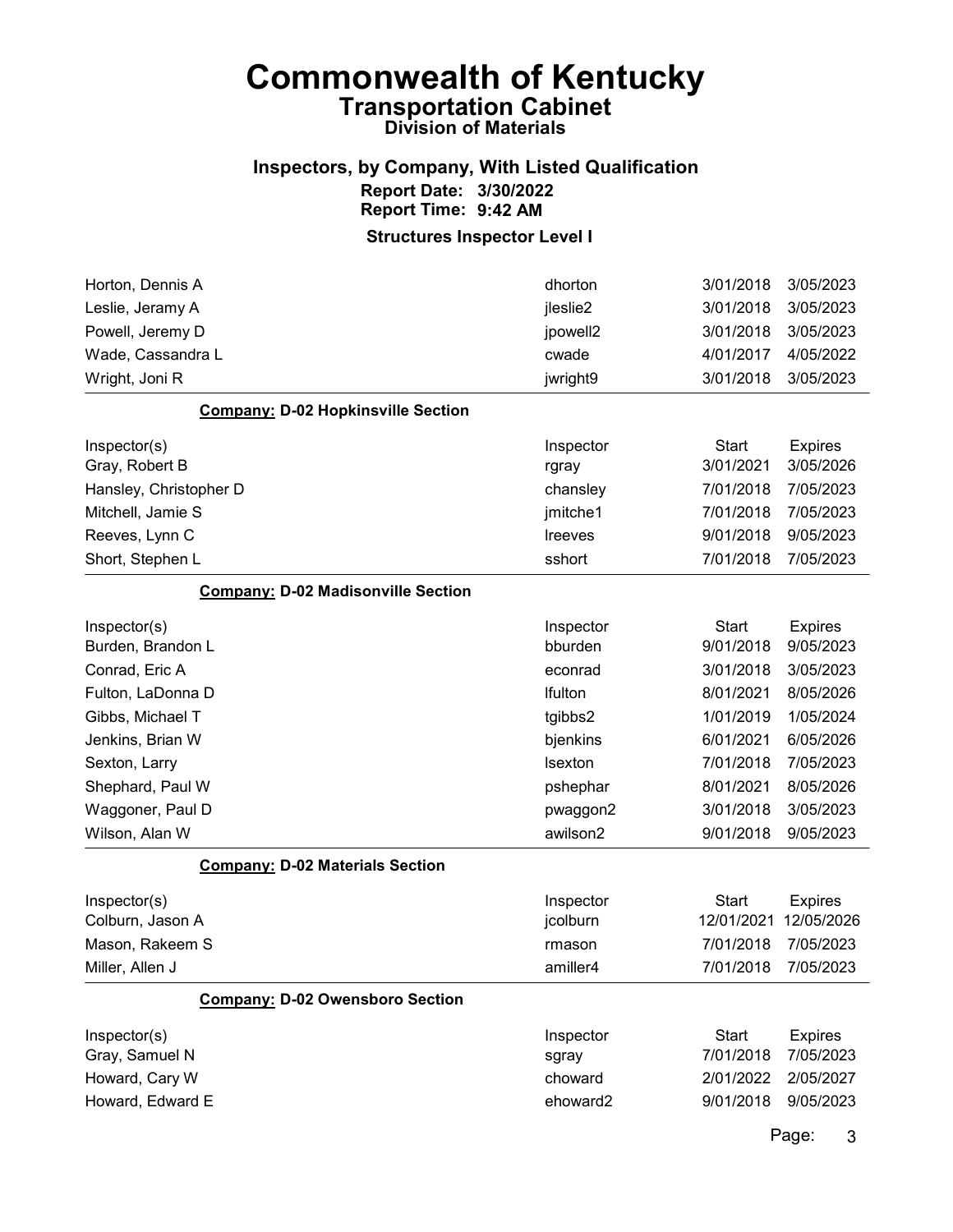#### Inspectors, by Company, With Listed Qualification Report Date: 3/30/2022 Report Time: 9:42 AM

| Johnson, John D                            | jjohnso2  | 2/01/2022    | 2/05/2027      |
|--------------------------------------------|-----------|--------------|----------------|
| Mayes, Bryan K                             | bmayes    | 8/01/2021    | 8/05/2026      |
| Reynolds, John R                           | jreynol3  | 7/01/2018    | 7/05/2023      |
| <b>Company: D-03 Bowling Green Section</b> |           |              |                |
| Inspector(s)                               | Inspector | <b>Start</b> | <b>Expires</b> |
| Anderson, Magon A                          | manderso  | 9/01/2018    | 9/05/2023      |
| Colter, Daniel R                           | dcolter   | 9/01/2018    | 9/05/2023      |
| Ervin, Jonathan L                          | jervin    | 9/01/2018    | 9/05/2023      |
| Hammer, Daniel R                           | dhammer   | 2/01/2022    | 2/05/2027      |
| Hocker, Dara L                             | dhocker   | 6/01/2019    | 6/04/2024      |
| Kessinger, Melissa L                       | mkessing  | 6/01/2019    | 6/04/2024      |
| Meador, Lawrence A                         | Imeador   | 9/01/2018    | 9/05/2023      |
| Smith, Christopher W                       | csmith19  | 3/01/2021    | 3/05/2026      |
| Smith, Robert Tyler                        | tsmith4   | 6/01/2019    | 6/04/2024      |
| Spidel, Travis M                           | tspidel   | 9/01/2018    | 9/05/2023      |
| Wilson, Jonathan B                         | jwilson   | 9/01/2018    | 9/05/2023      |
| <b>Company: D-03 Glasgow Section</b>       |           |              |                |
| Inspector(s)                               | Inspector | <b>Start</b> | <b>Expires</b> |
| <b>Blakley, David</b>                      | dblakley  | 9/01/2018    | 9/05/2023      |
| Cline, Richey B                            | rcline    | 9/01/2018    | 9/05/2023      |
| Fisher, Kaleb B                            | kfisher   | 9/01/2018    | 9/05/2023      |
| Gearlds, Kevin L                           | kgearlds  | 7/01/2018    | 7/05/2023      |
| Gibson, Roy                                | rgibson   | 9/01/2018    | 9/05/2023      |
| Haile, Michael F                           | mhaile    | 12/01/2021   | 12/05/2026     |
| Kidd, Benjamin P                           | bkidd     | 9/01/2018    | 9/05/2023      |
| Shirley, Tony H                            | thsirley  | 9/01/2018    | 9/05/2023      |
| <b>Company: D-03 Russellville Section</b>  |           |              |                |
| Inspector(s)                               | Inspector | Start        | <b>Expires</b> |
| Crawford, Ronald H                         | hcrawfor  | 9/01/2018    | 9/05/2023      |
| Grubb, Patrick D                           | pgrubb    | 2/01/2021    | 2/05/2026      |
| Hadden, Jonathan K                         | jhadden   | 9/01/2018    | 9/05/2023      |
| Shields, Nicole L                          | njohnso3  | 9/01/2018    | 9/05/2023      |
| VanZee, Raymond J                          | rvanzee   | 3/01/2021    | 3/05/2026      |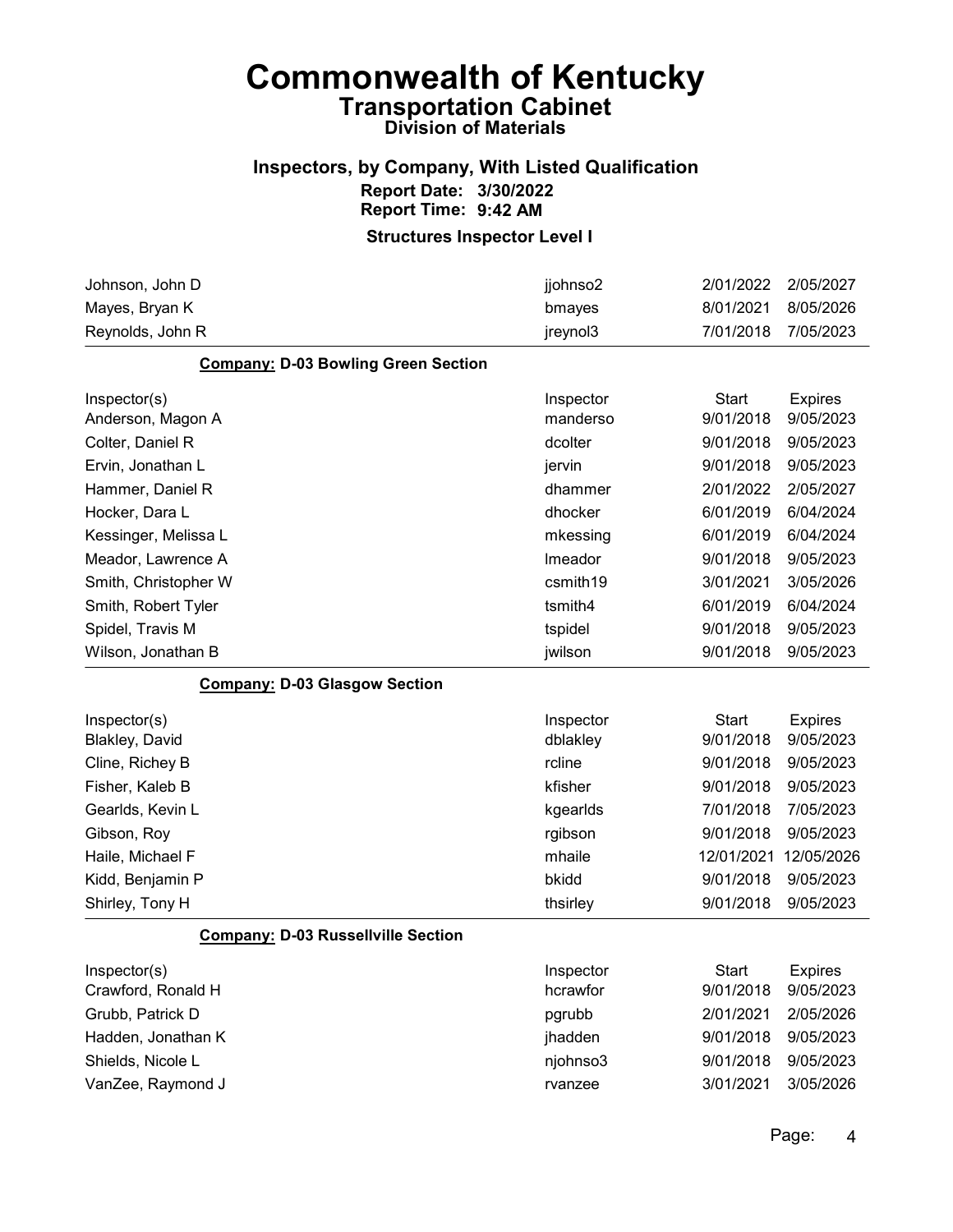### Inspectors, by Company, With Listed Qualification Report Date: 3/30/2022 Report Time: 9:42 AM

| Young, Justin L                            | jyoung7        | 6/01/2019    | 6/04/2024      |
|--------------------------------------------|----------------|--------------|----------------|
| <b>Company: D-03 Scottsville Section</b>   |                |              |                |
| Inspector(s)                               | Inspector      | <b>Start</b> | <b>Expires</b> |
| Cockrill, Shannon S                        | scockril       | 9/01/2018    | 9/05/2023      |
| Cornwell, Joshua N                         | jcornwe2       | 9/01/2018    | 9/05/2023      |
| Dismon, Terry D                            | tdismon        | 9/01/2018    | 9/05/2023      |
| Dyer, Bradley E                            | bdyer          | 9/01/2018    | 9/05/2023      |
| Graves, Ashley R                           | agraves        | 9/01/2018    | 9/05/2023      |
| Howard, Caleb R                            | choward4       | 9/01/2018    | 9/05/2023      |
| Hurley, Clifton D                          | churley        | 6/01/2019    | 6/04/2024      |
| Robinson, Harold K                         | hrobinso       | 10/01/2019   | 10/04/2024     |
| Skimehorn, David E                         | dskimeho       | 9/01/2018    | 9/05/2023      |
| Starr, Patrick B                           | bstarr         | 9/01/2018    | 9/05/2023      |
| Wallace, Aaron D                           | awallac2       | 6/01/2019    | 6/04/2024      |
| <b>Company: D-04 Bardstown Section</b>     |                |              |                |
| Inspector(s)                               | Inspector      | <b>Start</b> | <b>Expires</b> |
| Begley, Jenny L                            | jbegley2       | 3/01/2021    | 3/05/2026      |
| Benningfield, Troy B                       | tbenning       | 9/01/2018    | 9/05/2023      |
| Culver, James E                            | eculver        | 4/01/2021    | 4/05/2026      |
| Filiatreau, Chad J                         | cfiliatr       | 4/01/2021    | 4/05/2026      |
| Filiatreau, Jude M                         | jfiliatr       | 4/01/2021    | 4/05/2026      |
| Lewis, Lloyd D                             | <b>Ilewis</b>  | 9/01/2018    | 9/05/2023      |
| Parrish, Dwight D                          | dparish        | 4/01/2021    | 4/05/2026      |
| <b>Company: D-04 Cambellsville Section</b> |                |              |                |
| Inspector(s)                               | Inspector      | <b>Start</b> | <b>Expires</b> |
| Bills, Michael H                           | mbills         | 2/01/2020    | 2/04/2025      |
| Cox, Terry L                               | tcox2          | 6/01/2019    | 6/04/2024      |
| Craig, Brandon L                           | bcraig2        | 9/01/2018    | 9/05/2023      |
| Farmer, Thomas E                           | efarmer        | 1/01/2018    | 1/05/2023      |
| Gootee, Lauren M                           | <b>Ifarmer</b> | 2/01/2020    | 2/04/2025      |
| Gribbins, Raymond C                        | rgribbi2       | 9/01/2018    | 9/05/2023      |
| Jewell, William C                          | wjewell        | 1/01/2018    | 1/05/2023      |
| Morrison, Christopher D                    | cmorriso       | 6/01/2019    | 6/04/2024      |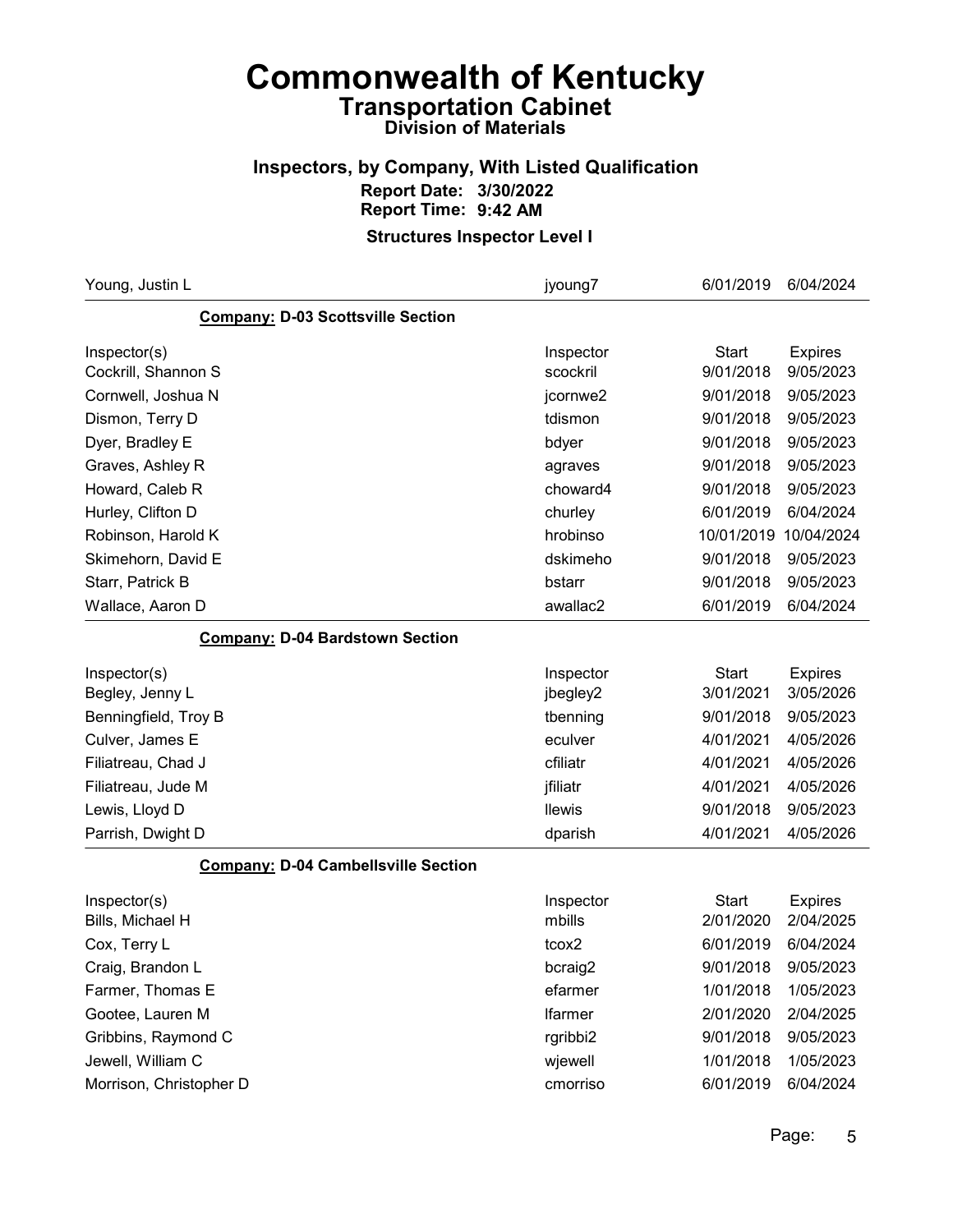### Inspectors, by Company, With Listed Qualification Report Date: 3/30/2022 Report Time: 9:42 AM

#### Structures Inspector Level I

| Pierce, Brian J                            | bpierce   | 1/01/2018    | 1/05/2023      |
|--------------------------------------------|-----------|--------------|----------------|
| Riggins, David C                           | driggins  | 9/01/2018    | 9/05/2023      |
| Squires, Mitchell W                        | msquires  | 6/01/2019    | 6/04/2024      |
| Summers, Craig L                           | csummers  | 9/01/2018    | 9/05/2023      |
| Wayne, Daniel J                            | dwayne2   | 1/01/2019    | 1/05/2024      |
| <b>Company: D-04 Elizabethtown Section</b> |           |              |                |
| Inspector(s)                               | Inspector | <b>Start</b> | <b>Expires</b> |
| Bennett, Chris R                           | cbennet2  | 6/01/2019    | 6/04/2024      |
| Ditto, Cody C                              | cditto    | 8/01/2021    | 8/05/2026      |
| Grey, Craig A                              | cgrey     | 9/01/2018    | 9/05/2023      |
| Hall, Jarred D                             | jhall     | 8/01/2021    | 8/05/2026      |
| Hamilton, William E                        | ehami     | 1/01/2019    | 1/05/2024      |
| Hampton, Christopher S                     | champton  | 8/01/2021    | 8/05/2026      |
| Hobby, Ivey W                              | ihobby    | 9/01/2018    | 9/05/2023      |
| Milliner, Doug S                           | dmillin2  | 1/01/2019    | 1/05/2024      |
| O'Keefe, Tim B                             | tokeefe   | 1/01/2018    | 1/05/2023      |
| Reynolds, Justin W                         | jreynol4  | 9/01/2018    | 9/05/2023      |
| Shockley, Matthew A                        | mshockle  | 2/01/2020    | 2/04/2025      |
| Sowders, Christopher A                     | csowders  | 1/01/2019    | 1/05/2024      |
| <b>Company: D-04 Hardinsburg Section</b>   |           |              |                |
| Inspector(s)                               | Inspector | <b>Start</b> | <b>Expires</b> |
| Ammons, Joe C                              | jammons   | 7/01/2019    | 7/04/2024      |
| Duncan, Chris D                            | cduncan   | 9/01/2018    | 9/05/2023      |
| Gregory, Brian L                           | bgregory  | 3/01/2018    | 3/05/2023      |
| Nunn, Jonathan                             | jnunn2    | 3/01/2018    | 3/05/2023      |
| Smith, Jared D                             | jsmith6   | 1/01/2018    | 1/05/2023      |
| <b>Company: D-04 Materials Section</b>     |           |              |                |
| Inspector(s)                               | Inspector | <b>Start</b> | <b>Expires</b> |
| Despain, Marshall W                        | mdespain  | 6/01/2019    | 6/04/2024      |
| Graham, Delbert                            | dgraham2  | 9/01/2018    | 9/05/2023      |
| Rabich, Ronald                             | rrabich   | 8/01/2018    | 8/05/2023      |
| <b>Company: D-05 Frankfort Section</b>     |           |              |                |
| Inspector(s)                               | Inspector | <b>Start</b> | <b>Expires</b> |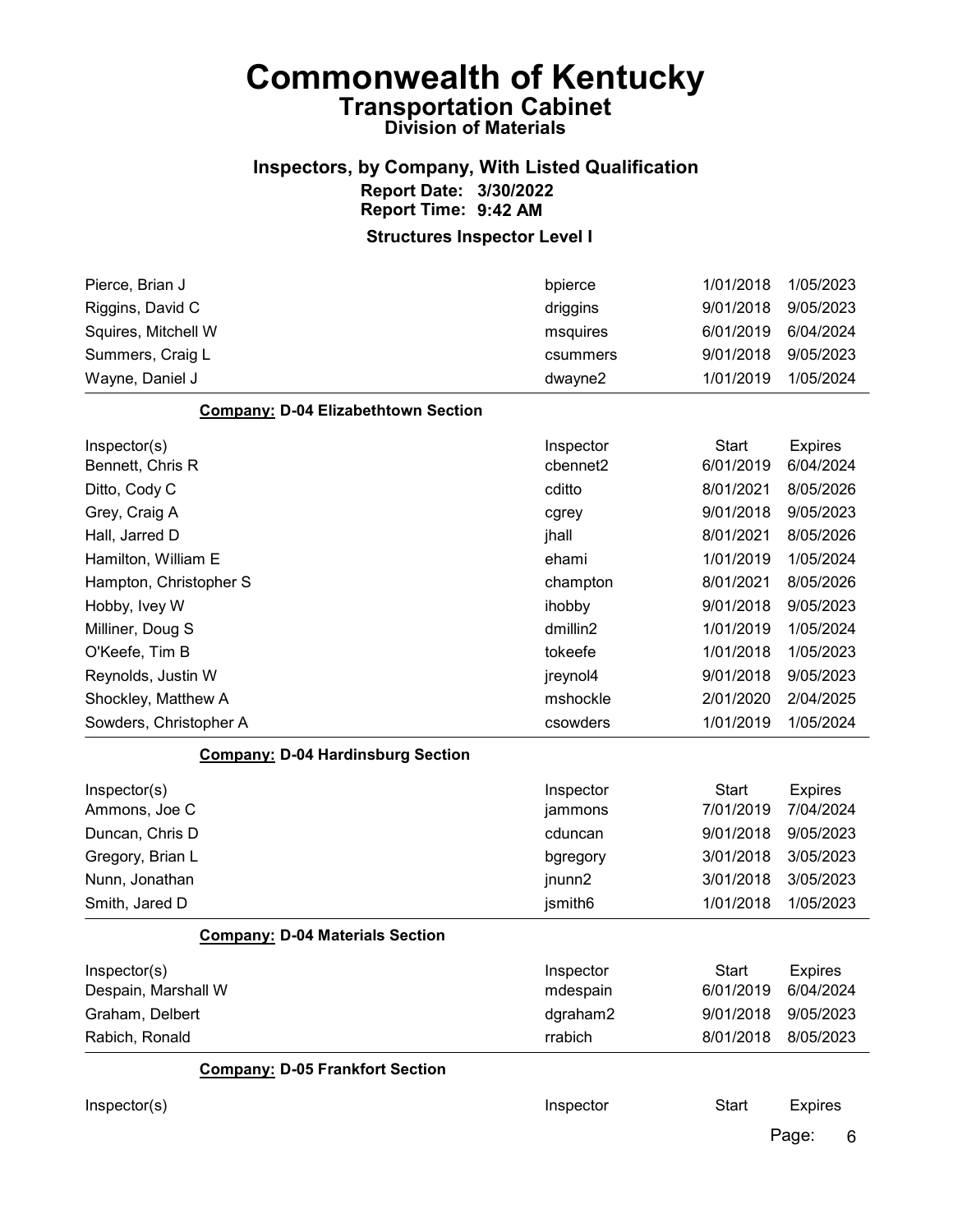## Inspectors, by Company, With Listed Qualification Report Date: 3/30/2022 Report Time: 9:42 AM

| Baker, Christopher L                    | cbaker    | 1/01/2018    | 1/05/2023      |
|-----------------------------------------|-----------|--------------|----------------|
| Dean, Jonathan C                        | jdean4    | 1/01/2019    | 1/05/2024      |
| Franz, Marianne W                       | mfranz    | 1/01/2019    | 1/05/2024      |
| Gabbard, Matthew D                      | mgabbard  | 10/01/2019   | 10/04/2024     |
| Kelly, Charles E                        | ckelly2   | 1/01/2019    | 1/05/2024      |
| Lines, Justin M                         | jlines    | 1/01/2018    | 1/05/2023      |
| McCrystal, Travis M                     | tmccryst  | 2/01/2019    | 2/05/2024      |
| Mitchell, Michael S                     | mmitche1  | 10/01/2019   | 10/04/2024     |
| Wise, Shane O                           | swise     | 1/01/2019    | 1/05/2024      |
| <b>Company: D-05 Louisville Section</b> |           |              |                |
| Inspector(s)                            | Inspector | <b>Start</b> | <b>Expires</b> |
| Barker, Richard L                       | rbarker   | 10/01/2019   | 10/04/2024     |
| Carmona, Rolando H                      | rcarmona  | 2/01/2021    | 2/05/2026      |
| Donner, Jonathan D                      | jdonner   | 4/01/2018    | 4/05/2023      |
| Hall, Justin D                          | jhall8    | 4/01/2018    | 4/05/2023      |
| Mudd, Kevin C                           | kmudd3    | 10/01/2019   | 10/04/2024     |
| Ott, Joe M                              | jott      | 4/01/2018    | 4/05/2023      |
| Parks, Kyle W                           | kparks    | 1/01/2018    | 1/05/2023      |
| Schenk, Jesse W                         | jschenk   | 4/01/2018    | 4/05/2023      |
| Topping, Dow L                          | dtopping  | 4/01/2018    | 4/05/2023      |
| Wiggins, Michael E                      | mwiggins  | 4/01/2018    | 4/05/2023      |
| <b>Company: D-05 Materials Section</b>  |           |              |                |
| Inspector(s)                            | Inspector | <b>Start</b> | <b>Expires</b> |
| Chaney, Arthur G                        | achaney   | 4/01/2018    | 4/05/2023      |
| Durham, Jonathan L                      | jdurham2  | 4/01/2018    | 4/05/2023      |
| Jones, Colon D                          | cjones6   | 4/01/2018    | 4/05/2023      |
| Shields, Logan S                        | Ishields  | 4/01/2018    | 4/05/2023      |
| Train, Shannon E                        | strain    | 4/01/2018    | 4/05/2023      |
| Whitehouse, James J                     | jwhiteho  | 4/01/2018    | 4/05/2023      |
| <b>Company: D-05 New Castle Section</b> |           |              |                |
| Inspector(s)                            | Inspector | <b>Start</b> | <b>Expires</b> |
| Lyons, Bradley S                        | blyons    | 1/01/2019    | 1/05/2024      |
| Mobley, James C                         | jmobley2  | 1/01/2019    | 1/05/2024      |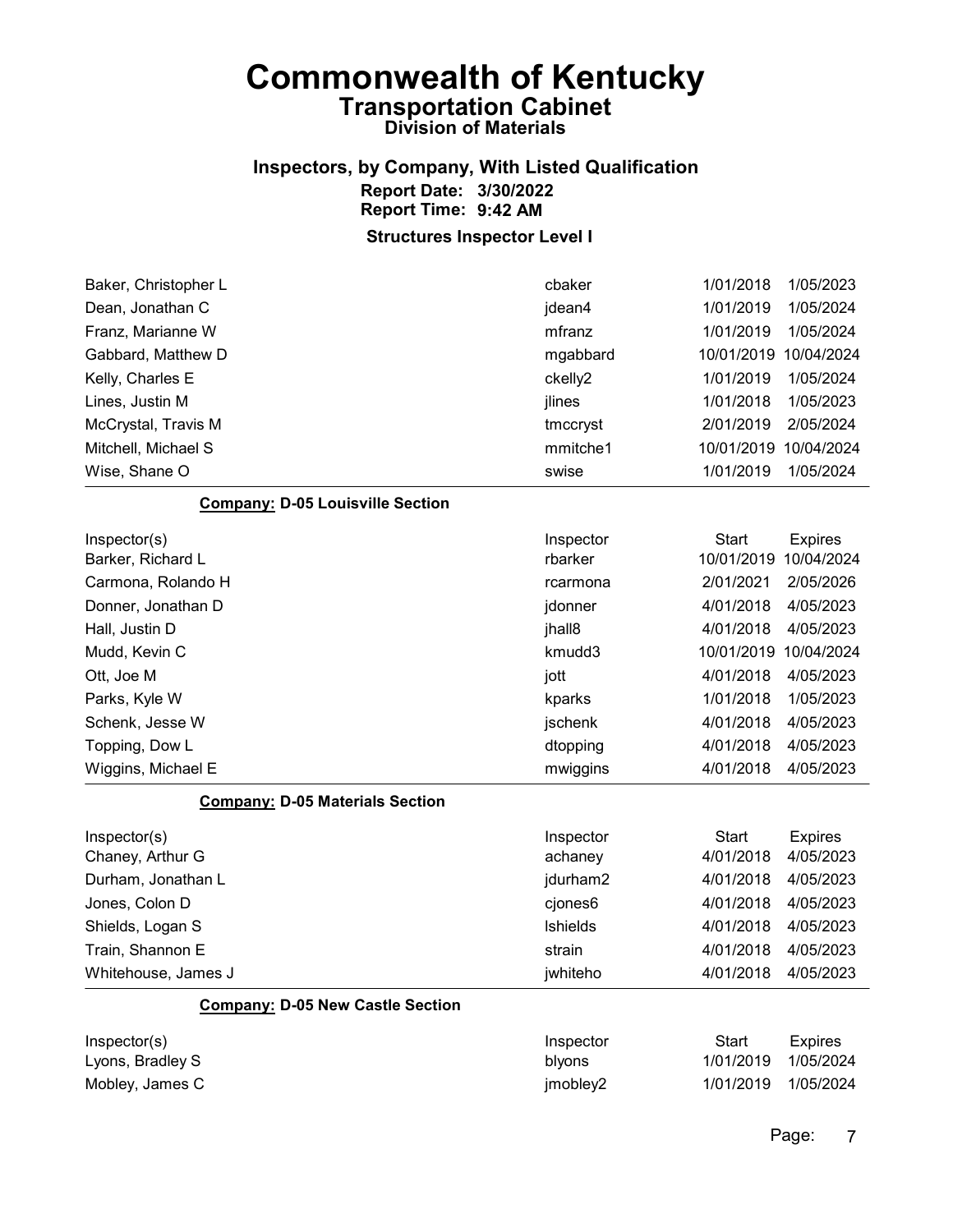### Inspectors, by Company, With Listed Qualification Report Date: 3/30/2022 Report Time: 9:42 AM

| Nelson, Steven B                            | bnelson   | 10/01/2019 10/04/2024 |                |
|---------------------------------------------|-----------|-----------------------|----------------|
| Company: D-05 Shelbyville Section           |           |                       |                |
| Inspector(s)                                | Inspector | <b>Start</b>          | <b>Expires</b> |
| Conway, Christopher J                       | cconway   | 4/01/2018             | 4/05/2023      |
| Graves, Chris                               | cgraves2  | 4/01/2018             | 4/05/2023      |
| Hedges, Justin M                            | jhedges   | 4/01/2018             | 4/05/2023      |
| Langan, Robert G                            | rlangan   | 10/01/2019            | 10/04/2024     |
| Moore, Todd                                 | tmoore3   | 4/01/2018             | 4/05/2023      |
| Roberts, Willie J                           | wrobert4  | 10/01/2019            | 10/04/2024     |
| Simpson, Rodney B                           | rsimpso3  | 4/01/2018             | 4/05/2023      |
| Smitha, Lee                                 | Ismitha   | 4/01/2018             | 4/05/2023      |
| Vest, Brian J                               | bvest     | 4/01/2018             | 4/05/2023      |
| Ware, Howard S                              | hware     | 4/01/2018             | 4/05/2023      |
| <b>Company: D-05 Shepherdsville Section</b> |           |                       |                |
| Inspector(s)                                | Inspector | <b>Start</b>          | <b>Expires</b> |
| Beckham, Paul D                             | pbeckham  | 4/01/2018             | 4/05/2023      |
| Callis, Jonathan T                          | jcallis   | 4/01/2018             | 4/05/2023      |
| Downs, Edward S                             | edowns    | 1/01/2018             | 1/05/2023      |
| Garvin, Wade S                              | wgarvin   | 6/01/2019             | 6/04/2024      |
| Harris, Tate H                              | tharris6  | 2/01/2021             | 2/05/2026      |
| Hilliard, Jimmy L                           | jhilliar  | 1/01/2020             | 1/04/2025      |
| Howard, Curtis L                            | choward5  | 3/01/2021             | 3/05/2026      |
| Lawson, James B                             | jlawson8  | 1/01/2018             | 1/05/2023      |
| Manning, Jeff L                             | jmannin2  | 2/01/2021             | 2/05/2026      |
| Nation, Russell D                           | rnation   | 10/01/2019            | 10/04/2024     |
| Nichols, Jeremy D                           | jnichol3  | 1/01/2018             | 1/05/2023      |
| Nolan, Bill L                               | bnolan    | 10/01/2019            | 10/04/2024     |
| Pickerrell, Sean M                          | spicker2  | 2/01/2021             | 2/05/2026      |
| <b>Company: D-06 Burlington Section</b>     |           |                       |                |
| Inspector(s)                                | Inspector | <b>Start</b>          | <b>Expires</b> |
| Ballard, John A                             | jballard  | 2/01/2021             | 2/05/2026      |
| Cheramie, James E                           | jcherami  | 1/01/2020             | 1/04/2025      |
| Hunt, David A                               | dhunt2    | 6/01/2019             | 6/04/2024      |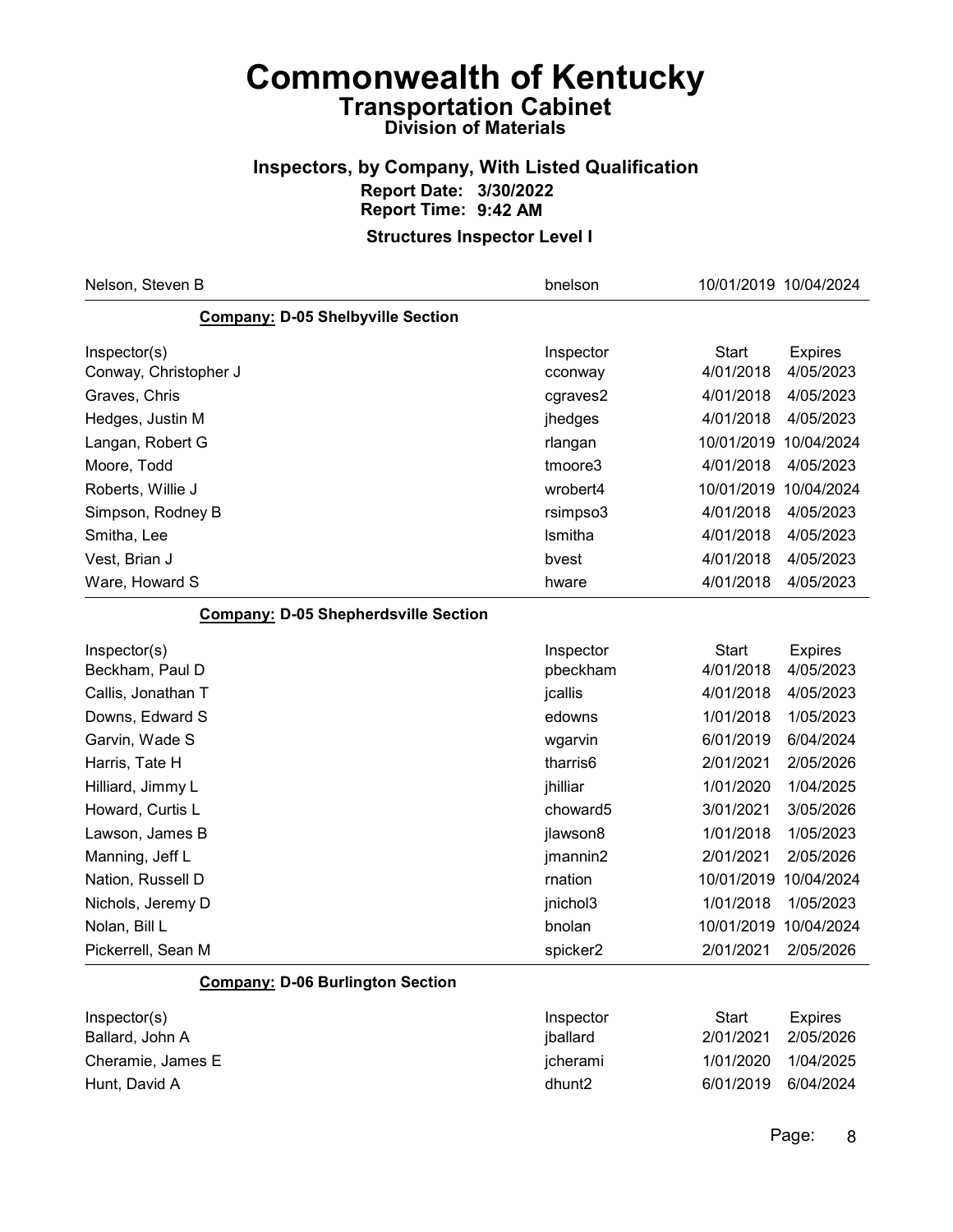### Inspectors, by Company, With Listed Qualification Report Date: 3/30/2022 Report Time: 9:42 AM

| Walton, Heather M                         | hwalton              | 5/01/2021                  | 5/05/2026                    |
|-------------------------------------------|----------------------|----------------------------|------------------------------|
| <b>Company: D-06 Covington Section</b>    |                      |                            |                              |
| Inspector(s)<br>Fields, Nathan K          | Inspector<br>nfields | <b>Start</b><br>4/01/2018  | <b>Expires</b><br>4/05/2023  |
| Joering, Bobbie J                         | bjoering             | 3/01/2018                  | 3/05/2023                    |
| Kool, Kenneth H                           | kkool                | 5/01/2021                  | 5/05/2026                    |
| Riley, Troy A                             | triley3              | 4/01/2018                  | 4/05/2023                    |
| <b>Company: D-06 Falmouth Section</b>     |                      |                            |                              |
| Inspector(s)                              | Inspector            | <b>Start</b><br>1/01/2020  | <b>Expires</b><br>1/04/2025  |
| Figgins, Brandon L                        | bfiggin2             |                            | 1/04/2025                    |
| Platt, Josh T                             | jplatt               | 1/01/2020<br>1/01/2020     | 1/04/2025                    |
| Platt, Michael C                          | mplatt               | 2/01/2019                  | 2/05/2024                    |
| Reis, Christopher M<br>Workman, Darin R   | creis<br>dworkman    | 1/01/2020                  | 1/04/2025                    |
|                                           |                      |                            |                              |
| <b>Company: D-06 Materials Section</b>    |                      |                            |                              |
| Inspector(s)<br>Fox, Adam L               | Inspector<br>afox    | <b>Start</b><br>10/01/2019 | <b>Expires</b><br>10/04/2024 |
| Schnitzler, Chris C                       | cschnitz             | 2/01/2019                  | 2/05/2024                    |
| <b>Company: D-06 Owenton Section</b>      |                      |                            |                              |
| Inspector(s)<br>Bishop, Barry L           | Inspector<br>bbishop | <b>Start</b><br>10/01/2019 | <b>Expires</b><br>10/04/2024 |
| Criswell, John D                          | jcriswel             | 2/01/2019                  | 2/05/2024                    |
| Dezarn, Kyle W                            | kdezarn              | 1/01/2020                  | 1/04/2025                    |
| Hylton, Johnnie R                         | jhylton              | 2/01/2020                  | 2/04/2025                    |
| Perkins, Josh W                           | jperkin3             | 7/01/2019                  | 7/04/2024                    |
| <b>Company: D-06 Williamstown Section</b> |                      |                            |                              |
| Inspector(s)<br>Cobb, Steven R            | Inspector<br>scobb   | <b>Start</b><br>3/01/2021  | <b>Expires</b><br>3/05/2026  |
| Hensley, Kevin D                          | khensley             | 3/01/2021                  | 3/05/2026                    |
| Shockley, Bruce A                         | bshockle             | 1/01/2018                  | 1/05/2023                    |
| Tumey, David F                            | dtumey               | 1/01/2020                  | 1/04/2025                    |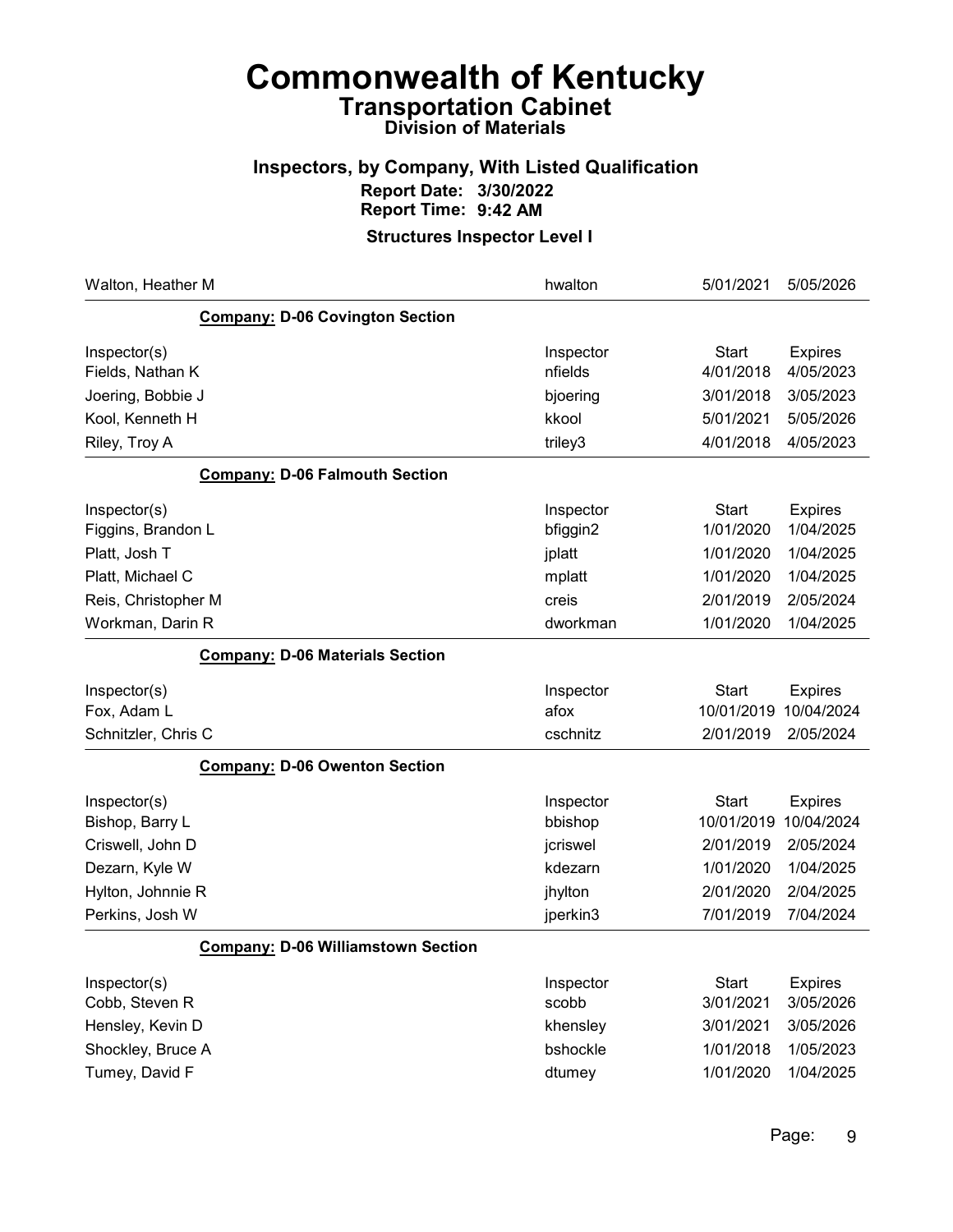#### Inspectors, by Company, With Listed Qualification Report Date: 3/30/2022 Report Time: 9:42 AM Structures Inspector Level I

### Company: D-07 Danville Section Inspector(s) **Inspector** Start Expires Lenington, Jody D jleningt 2/01/2018 2/05/2023 Logue, Travis L **Logue 2/01/2019** 2/05/2024 Lucas, William G glucas 2/01/2018 2/05/2023 Russell, John N jrussell 2/01/2018 2/05/2023 Sparks, Jeffery L jsparks2 2/01/2018 2/05/2023 Webb, Michael P mwebb 2/01/2019 2/05/2024 Company: D-07 Georgetown Section Inspector(s) **Inspector** Start Expires Barnett, James M mbarnet4 4/01/2017 4/05/2022 Lockard, Michael D mlockard 4/01/2017 4/05/2022 Long, Russell rlong2 6/01/2019 6/04/2024 Smiley, William K wsmiley 2/01/2020 2/04/2025 Wilson, Cory L cwilson3 4/01/2017 4/05/2022 Company: D-07 Lexington Section Inspector(s) **Inspector** Start Expires Banks, Charles cbanks2 5/01/2019 5/04/2024 Bowman, Eddie O ebowman 5/01/2019 5/04/2024 Crowe, Brandon L bcrowe 3/01/2021 3/05/2026 Estes, Talya M tmestes 4/01/2017 4/05/2022 Keathley, Catherine B **Community** Communication Communication Communication Communication Communication Communication Communication Communication Communication Communication Communication Communication Communication Commun Petrenko, Alexander apetrenk 2/01/2019 2/05/2024 Walker, Marshall K kwalker 3/01/2021 3/05/2026 Webb, David L dwebb4 3/01/2021 3/05/2026 Wilson, Carl W cwilson 3/01/2021 3/05/2026 Withrow, Joshua B jwithrow 3/01/2021 3/05/2026 Company: D-07 Materials Section Inspector(s) **Inspector** Start Expires Langfels, Michael J dlangfel 4/01/2017 4/05/2022 Preston, Terry L tpresto2 2/01/2019 2/05/2024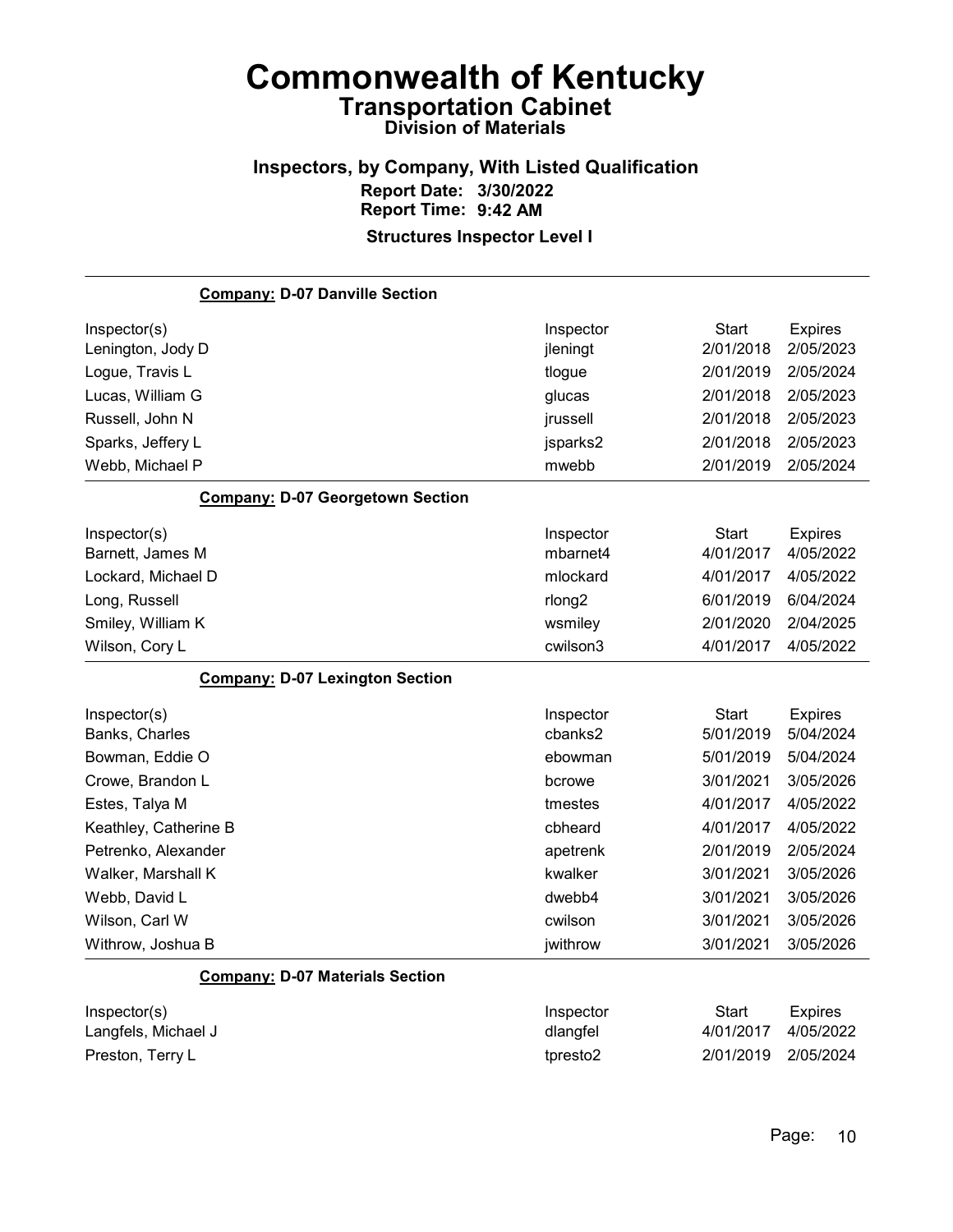#### Inspectors, by Company, With Listed Qualification Report Date: 3/30/2022 Report Time: 9:42 AM Structures Inspector Level I

Company: D-07 Richmond Section Inspector(s) **Inspector** Start Expires Browning, Ethan "Kelby" kbrowni3 4/01/2017 4/05/2022 Hale, Cedric Y chale2 2/01/2022 2/05/2027 Holman, Rick W rholman 1/01/2018 1/05/2023 Holman, Ronnie E rholman2 4/01/2017 4/05/2022 Mosby, Barry D bmosby 1/01/2018 1/05/2023 Osborne, Nicole B nosborne 4/01/2017 4/05/2022 Witt, Andrew A awitt 4/01/2017 4/05/2022 Company: D-07 Winchester Section Inspector(s) **Inspector** Start Expires Arnett, Christopher V carnett 2/01/2019 2/05/2024 Barnes, Charles F cbarnes 3/01/2021 3/05/2026 Cox, Kenneth B bcox 4/01/2017 4/05/2022 Heil, Christopher W cheil 4/01/2017 4/05/2022 Jones, Tanner W tjones4 4/01/2017 4/05/2022 Puckett, Jacob C jpuck2 4/01/2017 4/05/2022 Winburn, Joseph W jwinburn 2/01/2019 2/05/2024 Company: D-08 Materials Section Inspector(s) **Inspector** Start Expires Abbott, William B wabbott 8/01/2018 8/05/2023 Bishop, Dakota H dbishop 8/01/2021 8/05/2026 Blanton, James R jblanton 8/01/2018 8/05/2023 Duncan, Lance D lduncan 8/01/2018 8/05/2023 Foster, Bruce R bfoster 8/01/2018 8/05/2023 Hampton, Jasper D jhampto4 8/01/2018 8/05/2023 Jasper, Devin N djasper3 1/01/2018 1/05/2023 Lowry, Wesley C wlowry 4/01/2019 4/04/2024 Stykes, Chad C cstykes 8/01/2018 8/05/2023 Company: D-08 Monticello Section Inspector(s) **Inspector** Start Expires Barnes, James W jbarnes4 6/01/2019 6/04/2024

Bruce, Geoffrey D gbruce 8/01/2018 8/05/2023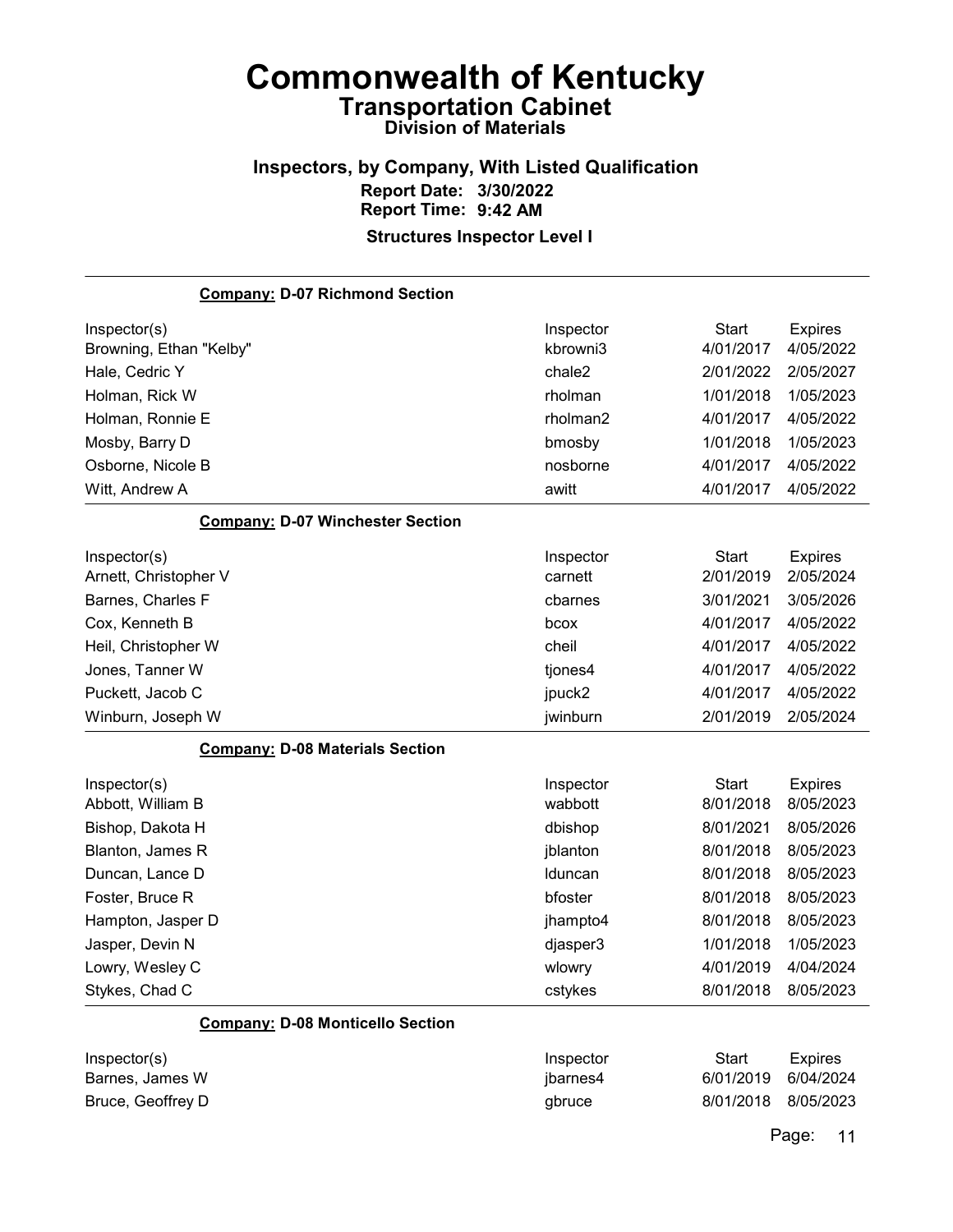#### Inspectors, by Company, With Listed Qualification Report Date: 3/30/2022 Report Time: 9:42 AM

#### Structures Inspector Level I

| Vanover, Cortney R    | cvanover | 8/01/2018 | 8/05/2023 |
|-----------------------|----------|-----------|-----------|
| New, Bradley G        | bnew     | 4/01/2019 | 4/04/2024 |
| McCutchen, Jaimeson G | jmccutch | 8/01/2018 | 8/05/2023 |
| Gregory, Matthew L    | mgregor2 | 2/01/2020 | 2/04/2025 |
| Foster, Mark A        | mfoster  | 2/01/2020 | 2/04/2025 |

#### Company: D-08 Russell Springs Section

| Inspector(s)       | Inspector            | Start     | <b>Expires</b> |
|--------------------|----------------------|-----------|----------------|
| Abrell, William R  | wabrell              | 8/01/2018 | 8/05/2023      |
| Bailey, Bryce W    | bbailey2             | 1/01/2018 | 1/05/2023      |
| Crawhorn, Tim C    | tcrawhor             | 8/01/2018 | 8/05/2023      |
| Frye, Kayla M      | kfrye                | 2/01/2018 | 2/05/2023      |
| Jones, Darren R    | drjones              | 8/01/2018 | 8/05/2023      |
| Kulac, Douglas T   | dkulac               | 8/01/2018 | 8/05/2023      |
| Minton, Brandon P  | bminton              | 2/01/2018 | 2/05/2023      |
| Stearns, Michael T | mstearns             | 2/01/2018 | 2/05/2023      |
| Taylor, Tracy J    | ttaylor              | 2/01/2018 | 2/05/2023      |
| Turner, Seth J     | sturner <sub>5</sub> | 8/01/2018 | 8/05/2023      |

#### Company: D-08 Somerset Section

| Inspector(s)               | Inspector | Start     | <b>Expires</b> |
|----------------------------|-----------|-----------|----------------|
| Blake, Stephen W           | sblake    | 2/01/2021 | 2/05/2026      |
| Buckner, Aaron R           | abuckner  | 1/01/2018 | 1/05/2023      |
| Church, Bobby L            | bchurch   | 8/01/2018 | 8/05/2023      |
| Faulkner, James C          | cfaulkn2  | 4/01/2019 | 4/04/2024      |
| Faulkner, James C          | cfaulkn2  | 1/01/2018 | 1/05/2023      |
| Haggard, Rodney D          | rhaggard  | 8/01/2018 | 8/05/2023      |
| Henderlight, Christopher D | chenderl  | 2/01/2021 | 2/05/2026      |
| Lawson, Ricky N            | rlawson   | 8/01/2018 | 8/05/2023      |
| Ledford, David A           | dledford  | 2/01/2021 | 2/05/2026      |
| Neikirk, Mark R            | wneikirk  | 8/01/2018 | 8/05/2023      |
| Rainwater, Jeffrey D       | jrainwat  | 4/01/2019 | 4/04/2024      |
| Rainwater, Jeffrey D       | jrainwat  | 8/01/2018 | 8/05/2023      |
| Robbins, David E           | drobbins  | 4/01/2019 | 4/04/2024      |
| Thomason, Samuel L         | sthomaso  | 8/01/2018 | 8/05/2023      |
| Williams, Chad L           | cwilliam  | 1/01/2018 | 1/05/2023      |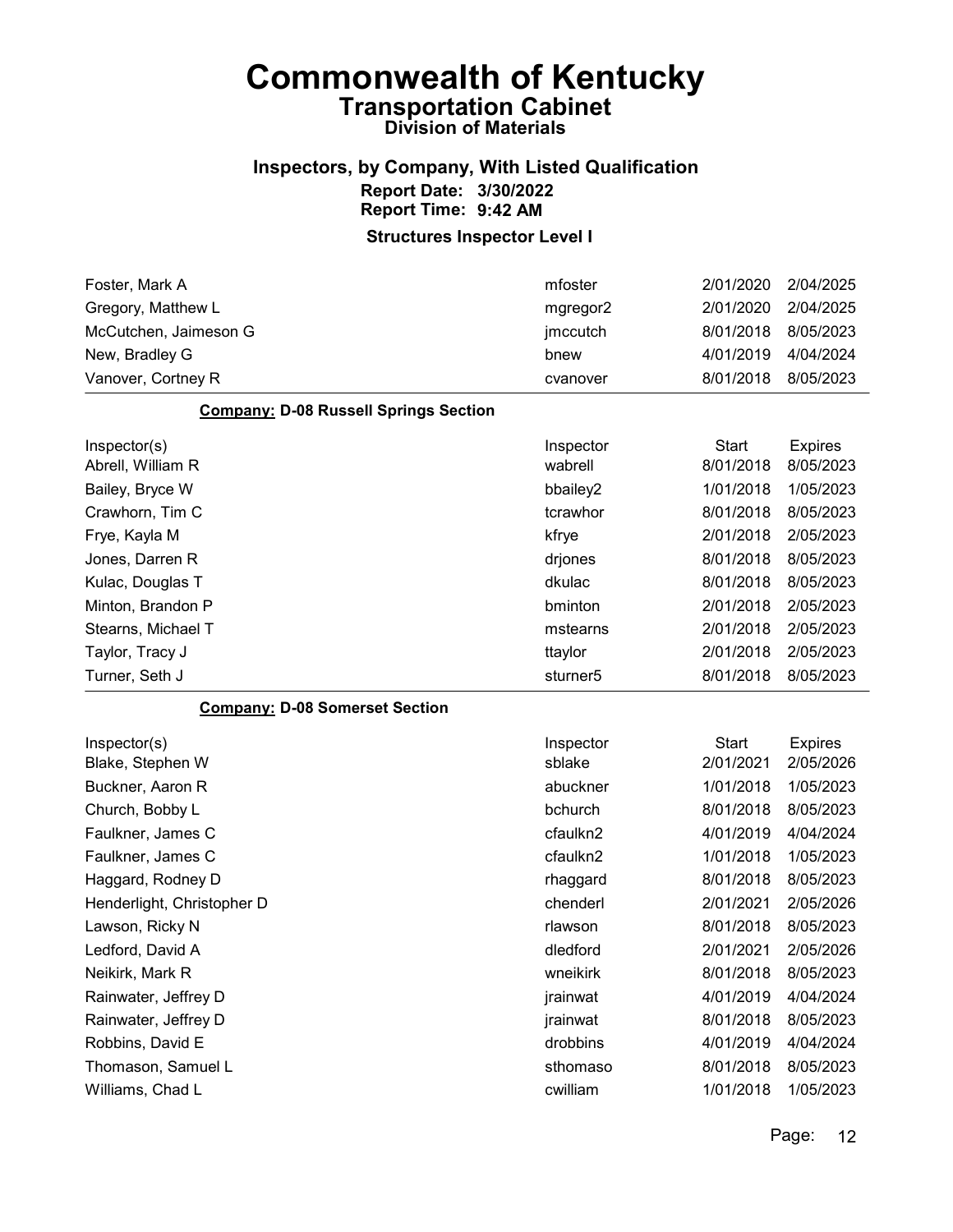#### Inspectors, by Company, With Listed Qualification Report Date: 3/30/2022 Report Time: 9:42 AM Structures Inspector Level I

Company: D-08 Stanford Section Inspector(s) **Inspector** Start Expires Albright, Timothy R talbrigh 8/01/2018 8/05/2023 Downey, Chris D cdowney 4/01/2019 4/04/2024 Garland, Alice E agarland 1/01/2018 1/05/2023 Harris, Harold L hharris 8/01/2018 8/05/2023 Jenkins, Jeremy D jjenkin3 1/01/2018 1/05/2023 Lucas, William H wlucas 1/01/2018 1/05/2023 Mullins, Marvin S mmullin2 8/01/2018 8/05/2023 Phelps, Lindsey B lphelps1 8/01/2018 8/05/2023 Phillips, Monica E **Matter and Transformation** and the mphilli2 and 8/01/2018 8/05/2023 Price, Scott A sprice2 4/01/2019 4/04/2024 Rankin, Brian M brankin 8/01/2018 8/05/2023 Renfro, Steven L **Network** 2005/2023 **Steven L** strengthend **8/01/2018 8/05/2023** Richardson, Jessica D jstringe 1/01/2018 1/05/2023 Sharp, Joseph S **isharp3** 8/01/2018 8/05/2023 Company: D-09 Catlettsburg Section Inspector(s) **Inspector** Start Expires Flannery, Larry M mflanner 5/01/2019 5/04/2024 Heaberlin, Ben J bheaberl 8/01/2018 8/05/2023 Marshall, Michael S mmarshal 8/01/2018 8/05/2023 Reynolds, Robert W rreynol3 7/01/2019 7/04/2024 Tucker, Anthony T atucker 3/01/2021 3/05/2026 Company: D-09 Flemingsburg Section Inspector(s) **Inspector** Start Expires Allen, Barry N ballen 5/01/2019 5/04/2024 Cropper, Travis M tcropper 5/01/2019 5/04/2024 Evans, Phillip B pevans 6/01/2019 6/04/2024 Hickerson, James jhicker3 8/01/2018 8/05/2023 Ishmael, Kevin W kishmael 5/01/2019 5/04/2024 Myers, Gregory T and The Control of Gregory T gmyers and Structure of the Structure of the Structure of Gregory T Rath, Mark A mrath 5/01/2019 5/04/2024 Read, Michael A mread 5/01/2019 5/04/2024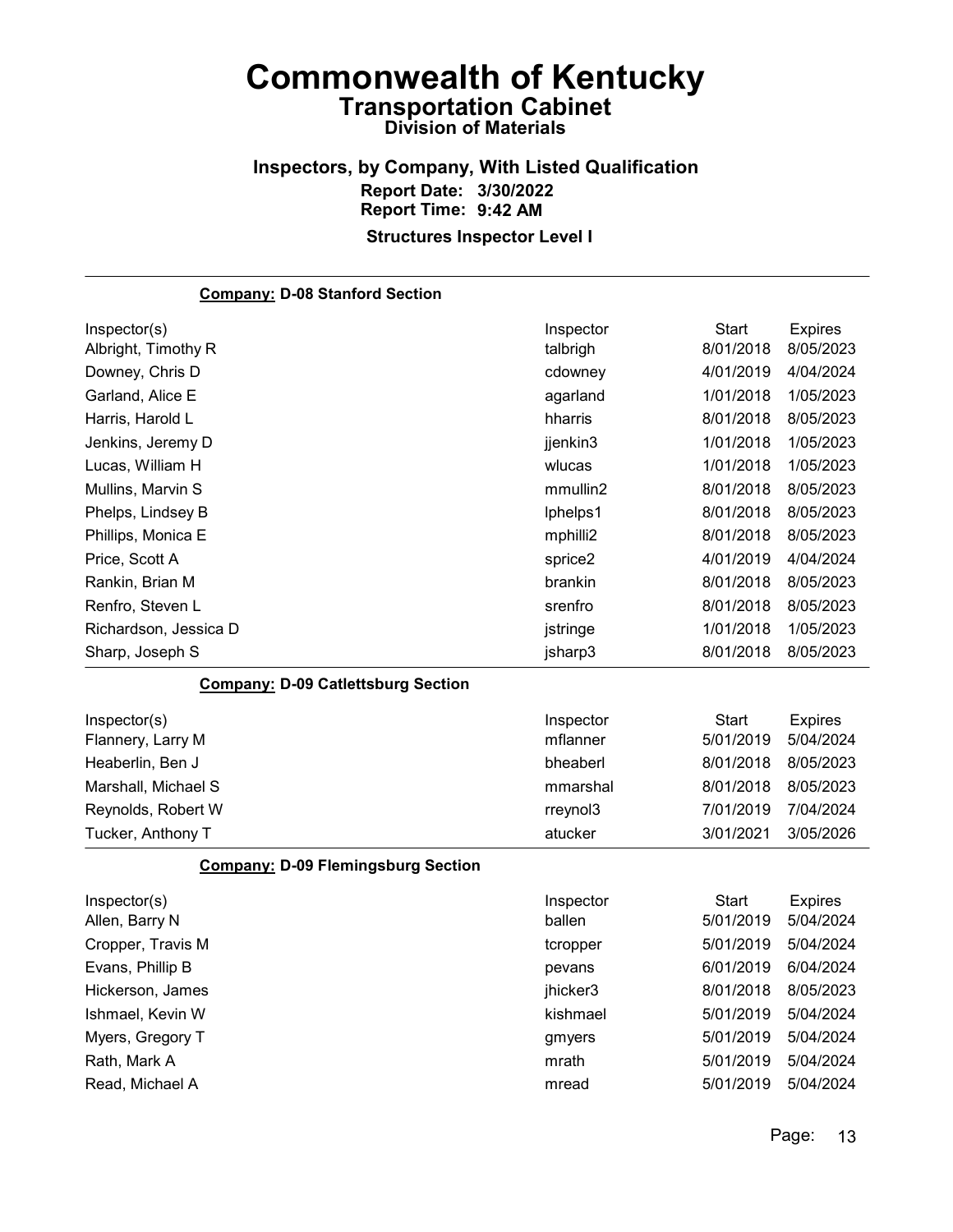#### Inspectors, by Company, With Listed Qualification Report Date: 3/30/2022 Report Time: 9:42 AM

| Smith, Hayden                          | hsmith3   | 5/01/2019             | 5/04/2024      |
|----------------------------------------|-----------|-----------------------|----------------|
| Thomas, Anthony C                      | athomas   | 5/01/2019             | 5/04/2024      |
| <b>Company: D-09 Grayson Section</b>   |           |                       |                |
| Inspector(s)                           | Inspector | <b>Start</b>          | <b>Expires</b> |
| Elliott, Christopher G                 | celliott  | 5/01/2019             | 5/04/2024      |
| Fraley, William R                      | wfraley   | 2/01/2020             | 2/04/2025      |
| Gose, Tammy C                          | tgose     | 8/01/2018             | 8/05/2023      |
| Howe, Brandon                          | bhowe     | 8/01/2018             | 8/05/2023      |
| Jordan, Jerry L                        | jjordan   | 8/01/2018             | 8/05/2023      |
| Polley, Russell A                      | rpolley   | 8/01/2018             | 8/05/2023      |
| Shaffer, Gregory L                     | gshaffer  | 8/01/2018             | 8/05/2023      |
| Tackett, Jacob                         | jtacket3  | 8/01/2018             | 8/05/2023      |
| Tuel, Christopher L                    | ctuel     | 8/01/2018             | 8/05/2023      |
| <b>Company: D-09 Materials Section</b> |           |                       |                |
| Inspector(s)                           | Inspector | <b>Start</b>          | <b>Expires</b> |
| Bradley, William M                     | wbradley  | 3/01/2018             | 3/05/2023      |
| Conley, Adam T                         | aconley   | 5/01/2019             | 5/04/2024      |
| Earlywine, Robbie R                    | rearlywi  | 5/01/2019             | 5/04/2024      |
| Helterbrand, Stevie A                  | shelterb  | 6/01/2019             | 6/04/2024      |
| Hickerson, David S                     | dhickers  | 8/01/2018             | 8/05/2023      |
| Holbrook, Shannon                      | sholbro3  | 6/01/2019             | 6/04/2024      |
| Logan, Devin                           | dlogan3   | 5/01/2019             | 5/04/2024      |
| Tucker, Danny K                        | dtucker2  | 6/01/2019             | 6/04/2024      |
| Zeigler, Jerry D                       | jzeigler  | 6/01/2019             | 6/04/2024      |
| <b>Company: D-09 Morehead Section</b>  |           |                       |                |
| Inspector(s)                           | Inspector | <b>Start</b>          | <b>Expires</b> |
| Crouch, Derrick O                      | dcrouch   | 10/01/2019 10/04/2024 |                |
| DeBord, Thomas D                       | tdebord   | 5/01/2019 5/04/2024   |                |
| Gillum, Brian S                        | bgillum   | 8/01/2018             | 8/05/2023      |
| Lewis, David A                         | dlewis3   | 6/01/2019             | 6/04/2024      |
| Lewis, Gary T                          | glewis    | 5/01/2019             | 5/04/2024      |
| Lowe, Garrett E                        | glowe     | 3/01/2018             | 3/05/2023      |
| Purvis, Sam L                          | spurvis   | 8/01/2018             | 8/05/2023      |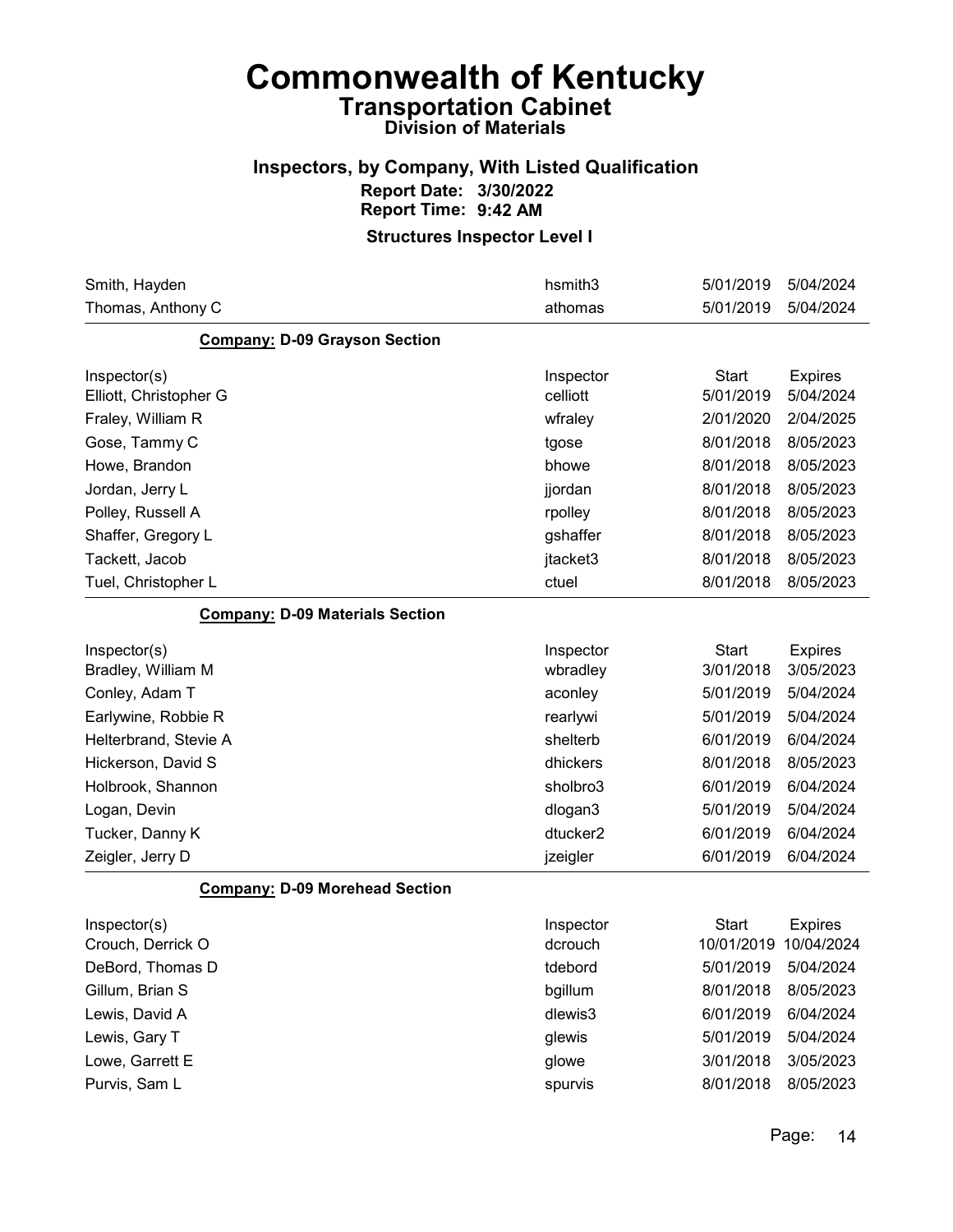#### Inspectors, by Company, With Listed Qualification Report Date: 3/30/2022 Report Time: 9:42 AM

#### Structures Inspector Level I

| Ramey, Shane G                         | sramey               | 3/01/2018             | 3/05/2023             |
|----------------------------------------|----------------------|-----------------------|-----------------------|
| Ramey, Shane G                         | sramey               | 2/01/2022             | 2/05/2027             |
| Rose, Donnie E                         | drose2               | 8/01/2018             | 8/05/2023             |
| Skaggs, John P                         | jskaggs3             | 8/01/2018             | 8/05/2023             |
| <b>Company: D-10 Hazard Section</b>    |                      |                       |                       |
| Inspector(s)                           | Inspector            | Start                 | <b>Expires</b>        |
| Boggs, James L                         | jboggs2              |                       | 10/01/2019 10/04/2024 |
| Boggs, James C                         | jboggs               |                       | 10/01/2019 10/04/2024 |
| Clemons, William R                     | wclemons             |                       | 10/01/2019 10/04/2024 |
| Lawson, Don J                          | dlawson2             |                       | 10/01/2019 10/04/2024 |
| Leveridge, David K                     | dleverid             |                       | 10/01/2019 10/04/2024 |
| Peters, Donnie W                       | dpeters2             |                       | 10/01/2019 10/04/2024 |
| Ritchie, Brian K                       | britchie             |                       | 10/01/2019 10/04/2024 |
| <b>Company: D-10 Jackson Section</b>   |                      |                       |                       |
| Inspector(s)                           | Inspector            | <b>Start</b>          | <b>Expires</b>        |
| Back, David A                          | dback                | 1/01/2020             | 1/04/2025             |
| Back, Joshua D                         | jback4               | 1/01/2020             | 1/04/2025             |
| Barnett, Haven J                       | hbarnet <sub>2</sub> | 1/01/2020             | 1/04/2025             |
| Campbell, Dustin L                     | dcampbel             | 3/01/2018             | 3/05/2023             |
| Colvin, Jacub M                        | jcolvin              | 8/01/2021             | 8/05/2026             |
| Deaton, Michael W                      | mdeaton              | 2/01/2020             | 2/04/2025             |
| Deaton, Stephen D                      | sdeaton              | 12/01/2021            | 12/05/2026            |
| Gibson, Ira D                          | igibson              | 1/01/2020             | 1/04/2025             |
| Haddix, Jesse K                        | jhaddix              | 4/01/2017             | 4/05/2022             |
| Harvey, Ronnie A                       | rharvey              | 2/01/2020             | 2/04/2025             |
| Rife, Dale S                           | drife                | 10/01/2019 10/04/2024 |                       |
| Stewart, Gary W                        | gstewart             | 2/01/2020             | 2/04/2025             |
| Taulbee, Mike S                        | mtaulbee             | 12/01/2021            | 12/05/2026            |
| Tomlin, John R                         | jtomlin              | 3/01/2018             | 3/05/2023             |
| <b>Company: D-10 Materials Section</b> |                      |                       |                       |
| Inspector(s)                           | Inspector            | <b>Start</b>          | <b>Expires</b>        |
| Brewer, William T                      | wbrewer2             | 12/01/2021            | 12/05/2026            |

Brewer, William T wbrewer2 3/01/2018 3/05/2023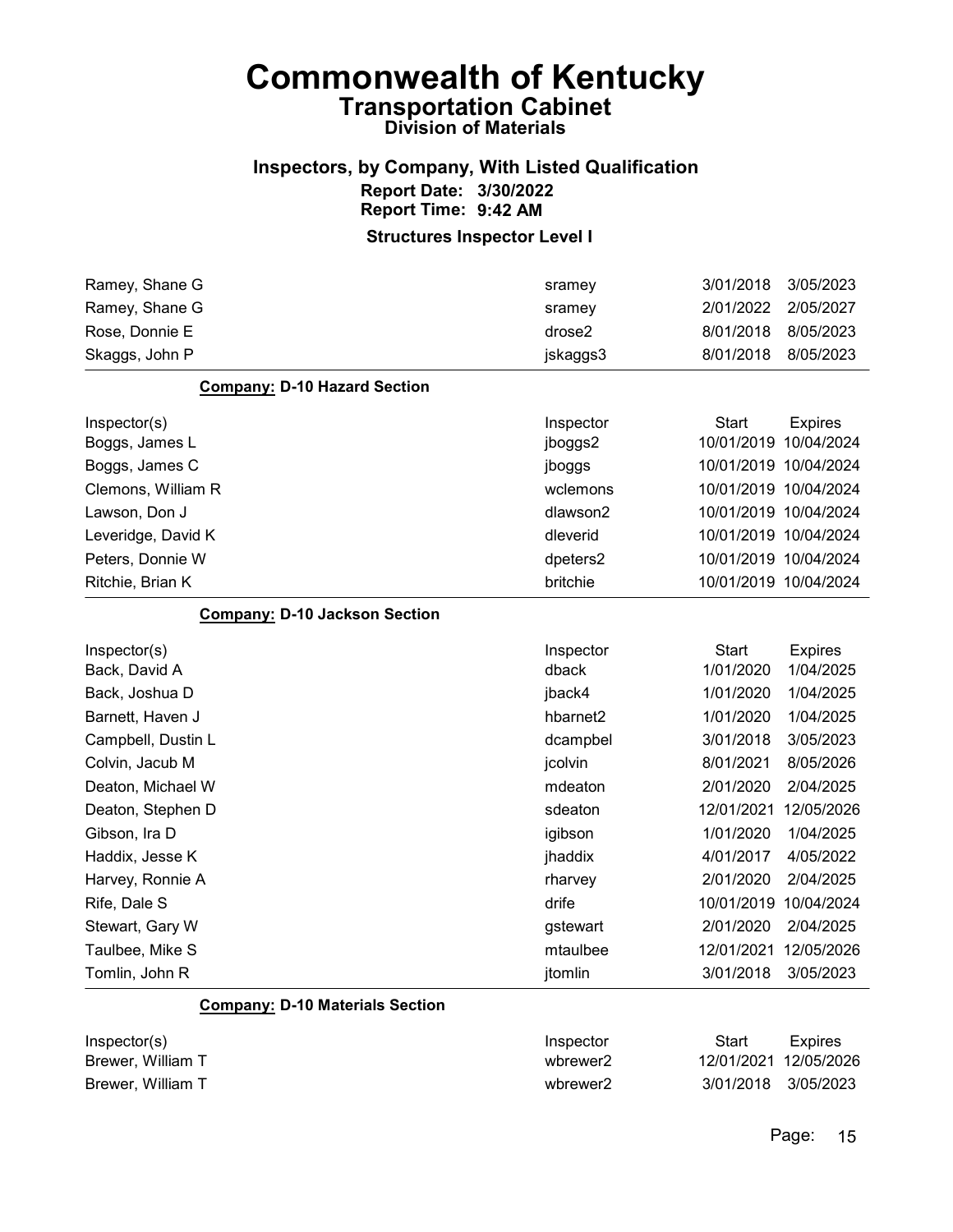### Inspectors, by Company, With Listed Qualification Report Date: 3/30/2022 Report Time: 9:42 AM

| Deaton, Josh T                            | jdeaton              | 2/01/2022    | 2/05/2027      |
|-------------------------------------------|----------------------|--------------|----------------|
| Dunn Jr., Anthony P                       | adunn                | 12/01/2021   | 12/05/2026     |
| Dunn Jr., Anthony P                       | adunn                | 3/01/2018    | 3/05/2023      |
| McIntosh, Keenas                          | kmcinto <sub>2</sub> | 1/01/2020    | 1/04/2025      |
| Rowland, Dustin J                         | drowlan2             | 2/01/2019    | 2/05/2024      |
| <b>Company: D-10 Stanton Section</b>      |                      |              |                |
| Inspector(s)                              | Inspector            | <b>Start</b> | <b>Expires</b> |
| Akers, James B                            | bakers               | 2/01/2019    | 2/05/2024      |
| Graham, Steven H                          | sgraham              | 4/01/2017    | 4/05/2022      |
| Johnson, James D                          | jjohns13             | 1/01/2018    | 1/05/2023      |
| <b>Company: D-10 West Liberty Section</b> |                      |              |                |
| Inspector(s)                              | Inspector            | <b>Start</b> | <b>Expires</b> |
| Evans, Barry R                            | bevans               | 3/01/2018    | 3/05/2023      |
| Frederick, Charles E                      | cfrederi             | 3/01/2018    | 3/05/2023      |
| Gevedon, Jason D                          | jgevedon             | 2/01/2019    | 2/05/2024      |
| Hall, Timothy R                           | thall3               | 3/01/2018    | 3/05/2023      |
| Hammons, Faron R                          | fhammons             | 2/01/2020    | 2/04/2025      |
| Kinner, Channing N                        | ckinner              | 3/01/2018    | 3/05/2023      |
| Oney, Scott D                             | soney                | 2/01/2020    | 2/04/2025      |
| Ratliff, Wes                              | wratliff             | 3/01/2018    | 3/05/2023      |
| Roberts, Jonathan W                       | jrobert9             | 2/01/2020    | 2/04/2025      |
| Stamper, Anthony W                        | astamper             | 2/01/2020    | 2/04/2025      |
| Ward, Charles R                           | cward3               | 1/01/2020    | 1/04/2025      |
| Williams, George K                        | gwilliam             | 3/01/2018    | 3/05/2023      |
| Wynn, Tony                                | twynn                | 2/01/2020    | 2/04/2025      |
| <b>Company: D-11 London Section</b>       |                      |              |                |
| Inspector(s)                              | Inspector            | <b>Start</b> | <b>Expires</b> |
| Angel, Kenneth D                          | kangel               | 2/01/2018    | 2/05/2023      |
| Bingham, Travis L                         | tbingham             | 2/01/2018    | 2/05/2023      |
| Crowder, Jeffrey A                        | jcrowder             | 2/01/2018    | 2/05/2023      |
| Dewees, Gregory S                         | gdewees              | 2/01/2018    | 2/05/2023      |
| Gregory, Gene S                           | ggregory             | 2/01/2018    | 2/05/2023      |
| Hatcher, Robbie D                         | rhatcher             | 4/01/2017    | 4/05/2022      |
|                                           |                      |              |                |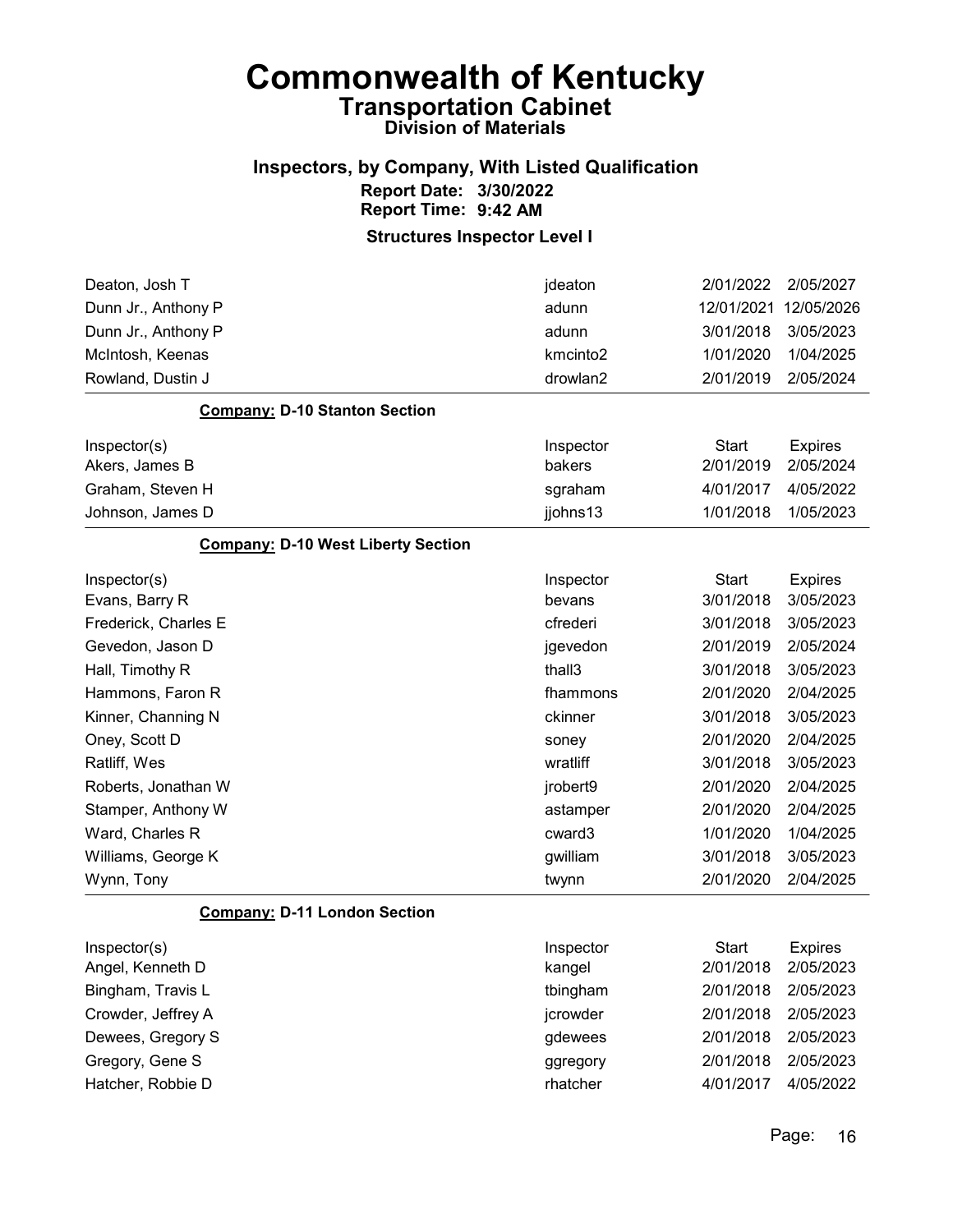#### Inspectors, by Company, With Listed Qualification Report Date: 3/30/2022 Report Time: 9:42 AM

| Hatcher, Robbie D                       | rhatcher             | 2/01/2022             | 2/05/2027      |
|-----------------------------------------|----------------------|-----------------------|----------------|
| Hibbard, Charles C                      | chibbard             | 3/01/2018             | 3/05/2023      |
| Morgan, John H                          | jmorgan9             | 2/01/2018             | 2/05/2023      |
| Morgan, Lonnie D                        | Imorgan              | 2/01/2018             | 2/05/2023      |
| Vickers, James P                        | jvickers             | 4/01/2019             | 4/04/2024      |
| <b>Company: D-11 Manchester Section</b> |                      |                       |                |
| Inspector(s)                            | Inspector            | <b>Start</b>          | <b>Expires</b> |
| Allen, Roy G                            | rallen3              | 2/01/2018             | 2/05/2023      |
| Collins, Leonard J                      | jcollin5             | 2/01/2018             | 2/05/2023      |
| Hoffman, David J                        | dhoffma1             | 2/01/2018             | 2/05/2023      |
| Lawson, Albert D                        | alawson              | 2/01/2018             | 2/05/2023      |
| McKiddy, Curtis                         | cmckiddy             | 2/01/2018             | 2/05/2023      |
| Morgan, Dwight D                        | dmorgan              | 2/01/2018             | 2/05/2023      |
| Parks, Tim L                            | tparks2              | 2/01/2018             | 2/05/2023      |
| Riley, John D                           | jriley2              | 10/01/2019 10/04/2024 |                |
| <b>Company: D-11 Materials Section</b>  |                      |                       |                |
|                                         |                      |                       |                |
| Inspector(s)                            | Inspector            | <b>Start</b>          | <b>Expires</b> |
| Callebs, Jason P                        | jcallebs             | 2/01/2018             | 2/05/2023      |
| Cornett, Jacob A                        | jcornett             | 2/01/2018             | 2/05/2023      |
| Gay, Kevin                              | kgay2                | 2/01/2018             | 2/05/2023      |
| Gilbert Jr., Luther A                   | Igilbert             | 2/01/2018             | 2/05/2023      |
| Jones, Tyler J                          | tjones5              | 2/01/2018             | 2/05/2023      |
| <b>Company: D-11 Pineville Section</b>  |                      |                       |                |
| Inspector(s)                            | Inspector            | <b>Start</b>          | <b>Expires</b> |
| Ball II, James J                        | jball3               | 4/01/2019             | 4/04/2024      |
| Collett, Chris A                        | ccollet2             | 2/01/2018             | 2/05/2023      |
| Hall, Eric D                            | ehall                | 2/01/2018             | 2/05/2023      |
| Hensley, Shawn A                        | shensle <sub>2</sub> | 2/01/2018             | 2/05/2023      |
| Kelly, Elmer B                          | ekelly               | 2/01/2018             | 2/05/2023      |
| Maggard, Jack F                         | jmaggard             | 8/01/2021             | 8/05/2026      |
| Messer, Ernest A                        | emesser              | 2/01/2018             | 2/05/2023      |
| Short, Troy B                           | tshort               | 2/01/2018             | 2/05/2023      |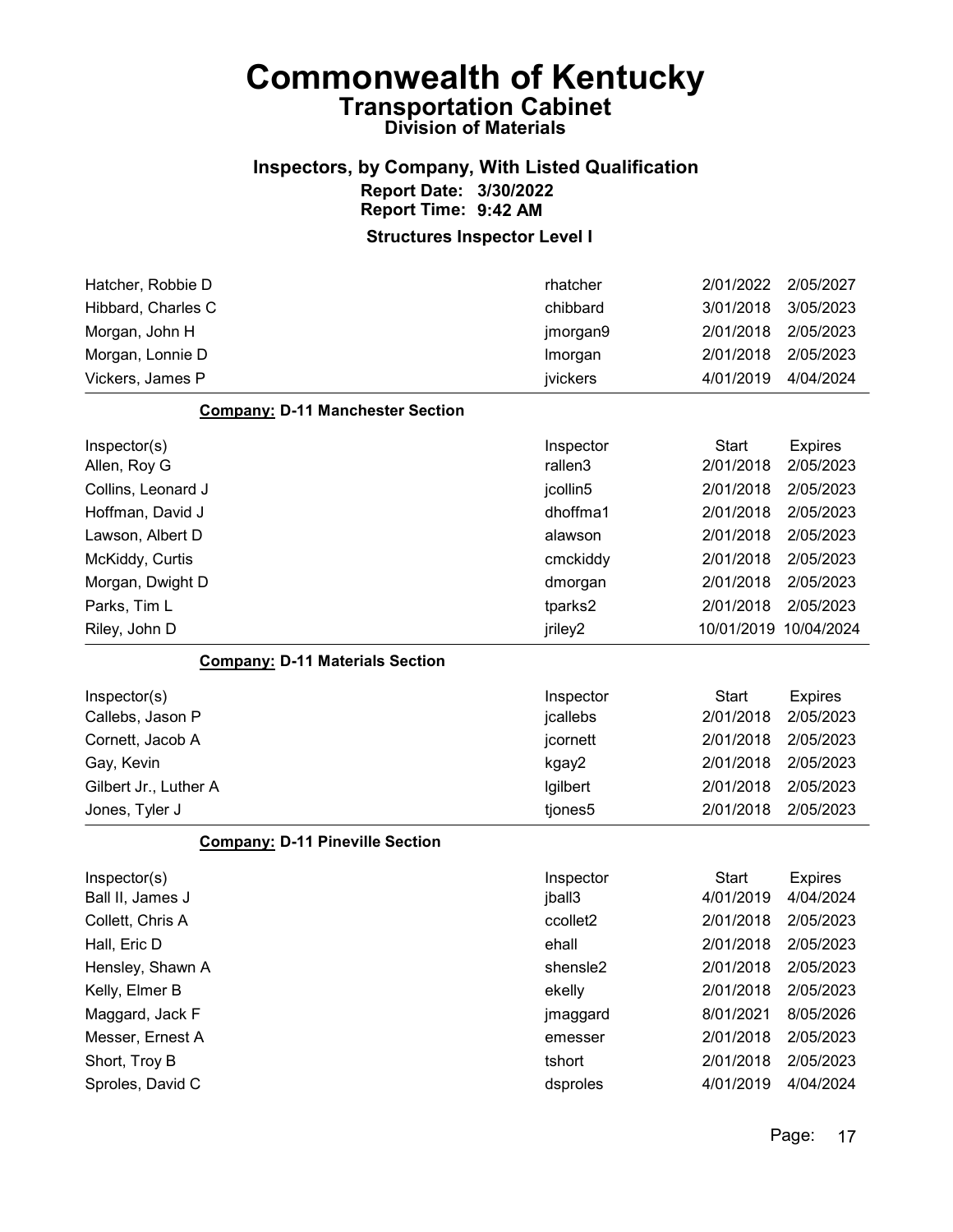### Inspectors, by Company, With Listed Qualification Report Date: 3/30/2022 Report Time: 9:42 AM

#### Structures Inspector Level I

| Young, Jeffery                            | jyoung11           | 2/01/2018    | 2/05/2023      |
|-------------------------------------------|--------------------|--------------|----------------|
| <b>Company: D-11 Williamsburg Section</b> |                    |              |                |
| Inspector(s)                              | Inspector          | <b>Start</b> | <b>Expires</b> |
| Bowlin, Tommy L                           | tbowlin            | 2/01/2018    | 2/05/2023      |
| Branscum, Joshua A                        | jbranscu           | 4/01/2019    | 4/04/2024      |
| Mayne, Darrell                            | dmayne             | 2/01/2018    | 2/05/2023      |
| Moses, Darrell                            | dmoses             | 2/01/2018    | 2/05/2023      |
| Rains, Keith                              | krains             | 2/01/2018    | 2/05/2023      |
| <b>Company: D-12 Materials Section</b>    |                    |              |                |
| Inspector(s)                              | Inspector          | <b>Start</b> | <b>Expires</b> |
| Anderson, Jeffrey                         | janders3           | 2/01/2018    | 2/05/2023      |
| Conn, Brady D                             | bconn              | 5/01/2017    | 5/05/2022      |
| Hamilton, Dustin S                        | dhamilt4           | 5/01/2019    | 5/04/2024      |
| Murray, Kenneth                           | kmurray            | 5/01/2017    | 5/05/2022      |
| Scarberry, Wayne L                        | wscarber           | 6/01/2019    | 6/04/2024      |
| Wright, Nick D                            | nwright            | 6/01/2019    | 6/04/2024      |
| <b>Company: D-12 Paintsville Section</b>  |                    |              |                |
| Inspector(s)                              | Inspector          | <b>Start</b> | <b>Expires</b> |
| Allen, Houston L                          | hallen             | 2/01/2022    | 2/05/2027      |
| Auxier, Johnathan S                       | jauxier            | 2/01/2018    | 2/05/2023      |
| Blevins, Michael D                        | mblevins           | 1/01/2018    | 1/05/2023      |
| Erwin, Ethan K                            | eerwin             | 5/01/2017    | 5/05/2022      |
| Fyffe, Jeffrey S                          | jfyffe             | 2/01/2018    | 2/05/2023      |
| Hall, Hunter R                            | hhall <sub>2</sub> | 4/01/2019    | 4/04/2024      |
| Horn, Samuel D                            | shorn2             | 2/01/2022    | 2/05/2027      |
| Segraves, Michael J                       | msegrave           | 2/01/2018    | 2/05/2023      |
| Wright, James D                           | jwright2           | 1/01/2018    | 1/05/2023      |
| <b>Company: D-12 Pikeville Section</b>    |                    |              |                |
| Inspector(s)                              | Inspector          | <b>Start</b> | <b>Expires</b> |
| Branham, Michael F                        | mbranham           | 2/01/2018    | 2/05/2023      |
| Fleming, Jayme Q                          | jfleming           | 3/01/2018    | 3/05/2023      |
| Gayheart, Brett T                         | bgayhear           | 5/01/2017    | 5/05/2022      |
| Hamilton, Donovan T                       | dhamilt8           | 2/01/2018    | 2/05/2023      |
|                                           |                    |              |                |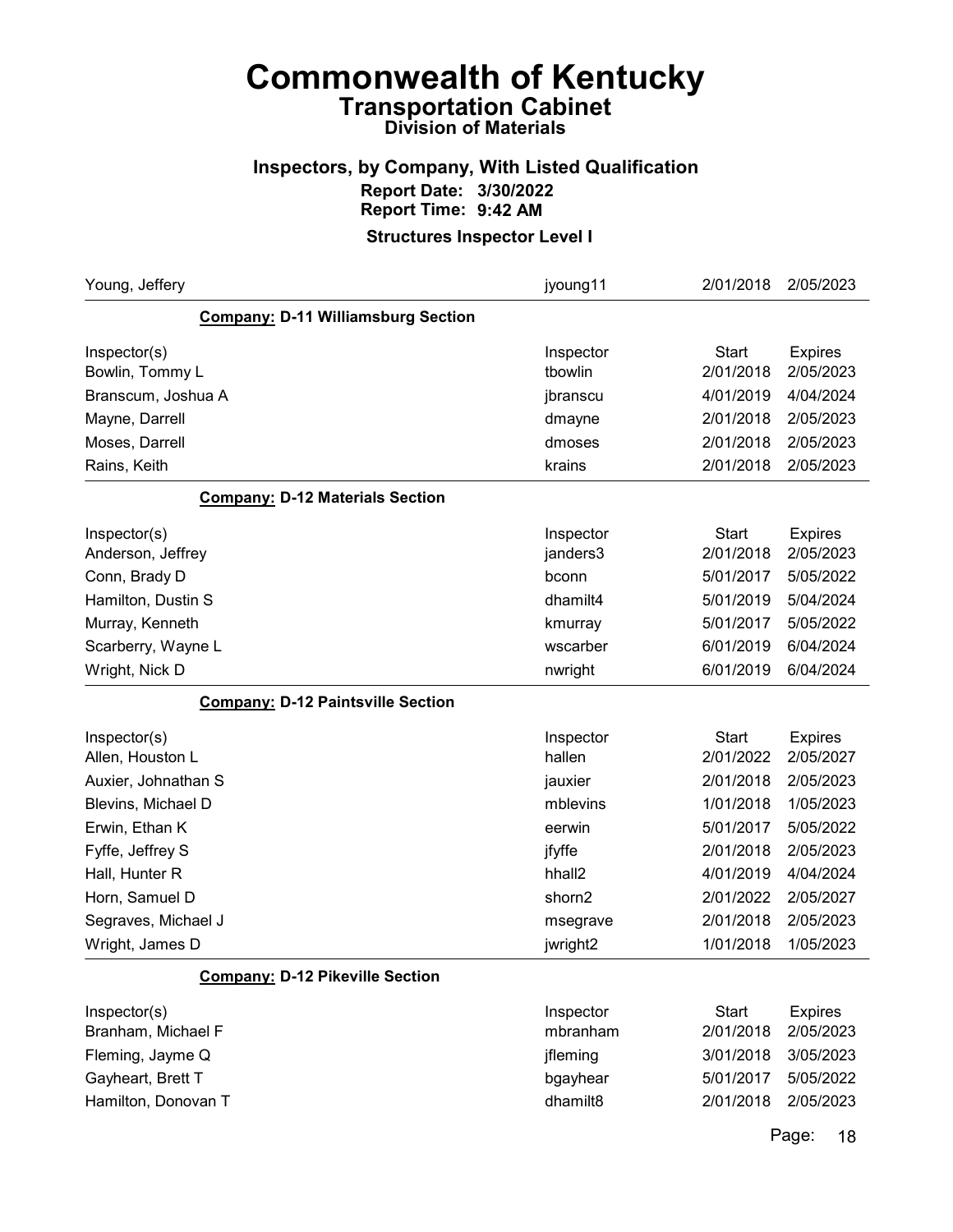### Inspectors, by Company, With Listed Qualification Report Date: 3/30/2022 Report Time: 9:42 AM

| Johnson, Tanner W                         | tjohnso9  | 2/01/2019    | 2/05/2024      |
|-------------------------------------------|-----------|--------------|----------------|
| Kender, Jared D                           | jkender   | 2/01/2021    | 2/05/2026      |
| Kendrick, Christopher D                   | ckendric  | 5/01/2019    | 5/04/2024      |
| Kendrick, Tim P                           | tkendric  | 5/01/2019    | 5/04/2024      |
| Mullins, Kenneth G                        | kmullins  | 5/01/2017    | 5/05/2022      |
| Osborne, Marvin C                         | mosborne  | 5/01/2017    | 5/05/2022      |
| Potter, Phillip G                         | ppotter   | 5/01/2017    | 5/05/2022      |
| Springer, Drexel                          | dspringe  | 5/01/2017    | 5/05/2022      |
| Thacker, Barry M                          | bthacke2  | 2/01/2018    | 2/05/2023      |
| <b>Company: D-12 Prestonsburg Section</b> |           |              |                |
| Inspector(s)                              | Inspector | <b>Start</b> | <b>Expires</b> |
| Hall, Randy L                             | rhall6    | 2/01/2018    | 2/05/2023      |
| Lafferty, Brian K                         | blaffert  | 2/01/2018    | 2/05/2023      |
| <b>Company: D-12 Whitesburg Section</b>   |           |              |                |
| Inspector(s)                              | Inspector | <b>Start</b> | <b>Expires</b> |
| Amburgey, James A                         | jamburge  | 5/01/2017    | 5/05/2022      |
| Bentley, Brandon K                        | bbentley  | 5/01/2017    | 5/05/2022      |
| Fugate, Tony G                            | tfugate   | 2/01/2018    | 2/05/2023      |
| Holbrook, Heath D                         | hholbroo  | 6/01/2019    | 6/04/2024      |
| Holliday, Mack A                          | mhollida  | 5/01/2017    | 5/05/2022      |
| Lamb, Orlance B                           | olamb     | 6/01/2019    | 6/04/2024      |
| Lewis, Lonnie D                           | llewis2   | 2/01/2018    | 2/05/2023      |
| Smith, Ken L                              | ksmith    | 6/01/2019    | 6/04/2024      |
| Trent, Mark D                             | mtrent    | 3/01/2018    | 3/05/2023      |
| Walters, Andrew L                         | awalters  | 5/01/2017    | 5/05/2022      |
| <b>Company: DLZ</b>                       |           |              |                |
| Inspector(s)                              | Inspector | <b>Start</b> | <b>Expires</b> |
| Woodall, Heather                          | hwoodall  | 4/01/2021    | 4/05/2026      |
| <b>Company: District Eight</b>            |           |              |                |
| Inspector(s)                              | Inspector | <b>Start</b> | <b>Expires</b> |
| Edwards, Michael J                        | medward2  | 4/01/2019    | 4/04/2024      |
| Epperson, Ethan C                         | eepperso  | 4/01/2019    | 4/04/2024      |
| Hines, Roy R                              | rhines    | 4/01/2019    | 4/04/2024      |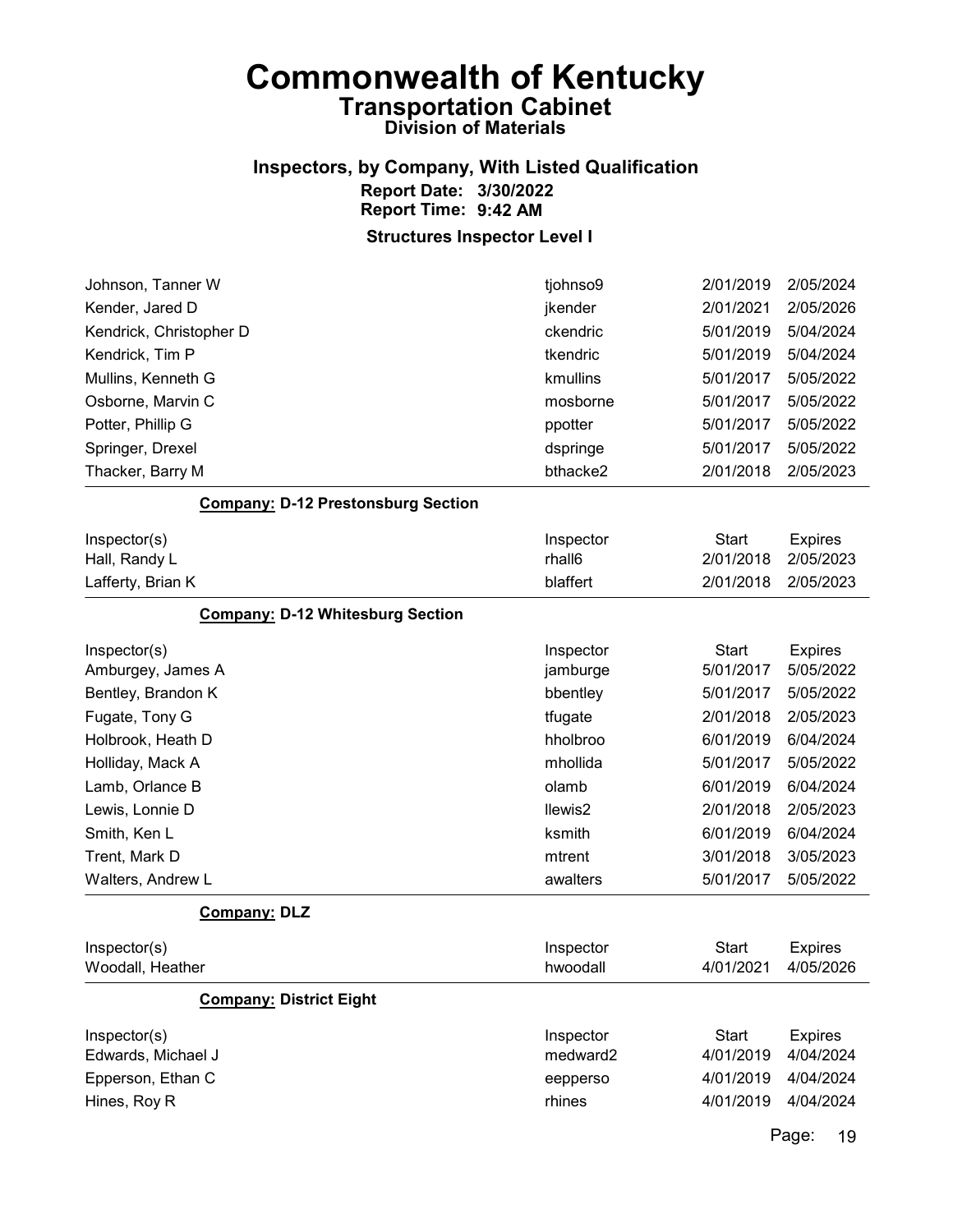#### Inspectors, by Company, With Listed Qualification Report Date: 3/30/2022 Report Time: 9:42 AM

#### Structures Inspector Level I

| Little, Jason P                 | jlittle              | 2/01/2020    | 2/04/2025      |
|---------------------------------|----------------------|--------------|----------------|
| Matherly, Adam                  | amatherl             | 8/01/2018    | 8/05/2023      |
| Turpin, James W                 | jturpin3             | 8/01/2018    | 8/05/2023      |
| <b>Company: District Eleven</b> |                      |              |                |
| Inspector(s)                    | Inspector            | <b>Start</b> | <b>Expires</b> |
| Asher, Michael                  | masher               | 2/01/2018    | 2/05/2023      |
| Back, Ivan D                    | iback                | 2/01/2018    | 2/05/2023      |
| Boyd, Luke E                    | lboyd                | 2/01/2018    | 2/05/2023      |
| Broughton, Christopher L        | cbrought             | 2/01/2018    | 2/05/2023      |
| Carpenter, Alvin                | acarpent             | 2/01/2018    | 2/05/2023      |
| Collett, Eric D                 | ecollet2             | 2/01/2018    | 2/05/2023      |
| Corum, Ronnie K                 | rcorum               | 2/01/2018    | 2/05/2023      |
| Dunson, Thomas E                | tdunson              | 2/01/2018    | 2/05/2023      |
| Gibson, Jeffery                 | jgibson2             | 2/01/2018    | 2/05/2023      |
| Hacker, Mark A                  | mhacker              | 3/01/2018    | 3/05/2023      |
| Hollen, Kendall                 | khollen              | 2/01/2018    | 2/05/2023      |
| Madden, Joshua N                | jmadden              | 5/01/2019    | 5/04/2024      |
| Medlock, Joshua T               | jmedlock             | 2/01/2018    | 2/05/2023      |
| Middleton, Mike L               | mmiddlet             | 2/01/2018    | 2/05/2023      |
| Morris, Glenn S                 | gmorris              | 2/01/2018    | 2/05/2023      |
| Napier, James K                 | jnapier2             | 2/01/2018    | 2/05/2023      |
| Pennington, John B              | jpennin3             | 2/01/2018    | 2/05/2023      |
| Peters, Jackie                  | jpeters              | 2/01/2018    | 2/05/2023      |
| Russell, Paul H                 | prussell             | 4/01/2019    | 4/04/2024      |
| Singleton, James W              | jsingle2             | 2/01/2018    | 2/05/2023      |
| Sizemore, George A              | gsizemo3             | 2/01/2018    | 2/05/2023      |
| Sizemore, Rodney C              | rsizemo4             | 2/01/2018    | 2/05/2023      |
| Walters, Marcus A               | mwalter <sub>2</sub> | 2/01/2018    | 2/05/2023      |
| Whisman, John S                 | jwhisma3             | 2/01/2018    | 2/05/2023      |
| Wilson, Christopher B           | cwilson7             | 2/01/2018    | 2/05/2023      |

#### Company: District Eleven - Crew No. 317

| Inspector(s)   | Inspector | Start               | Expires |
|----------------|-----------|---------------------|---------|
| Meadors, Onnie | omeadors  | 2/01/2018 2/05/2023 |         |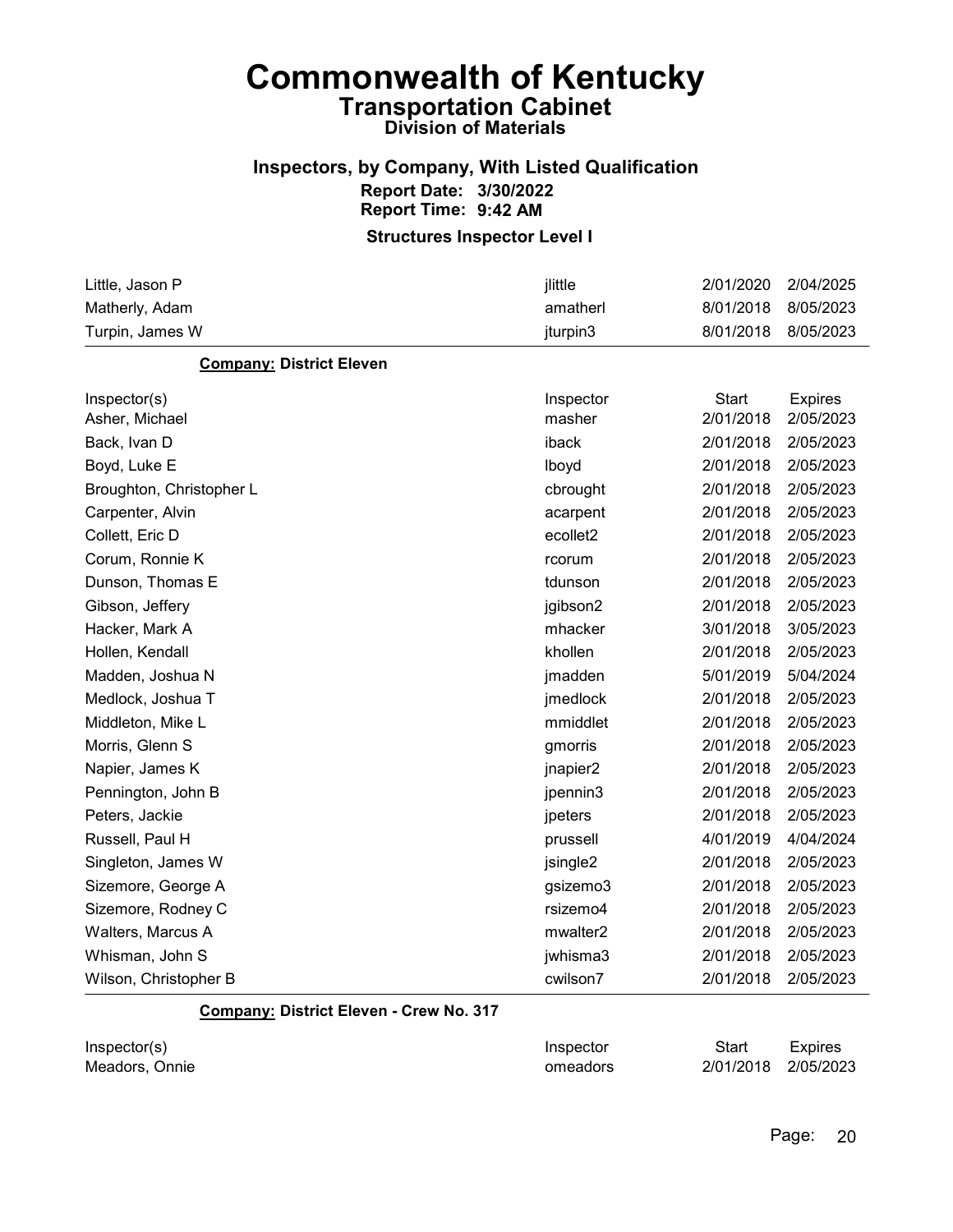# Inspectors, by Company, With Listed Qualification Report Date: 3/30/2022 Report Time: 9:42 AM

| <b>Company: District Five</b>                |                      |              |                |
|----------------------------------------------|----------------------|--------------|----------------|
| Inspector(s)                                 | Inspector            | <b>Start</b> | <b>Expires</b> |
| Coulter, Daniel                              | dcoulter             | 4/01/2018    | 4/05/2023      |
| Hamilton, Steve G                            | shamilto             | 6/01/2019    | 6/04/2024      |
| Pollett, Christopher G                       | cpollett             | 1/01/2018    | 1/05/2023      |
| Shields, Jamie R                             | jshield2             | 4/01/2018    | 4/05/2023      |
| Simpson, Jimmy                               | jsimpso3             | 4/01/2018    | 4/05/2023      |
| <b>Company: District Four</b>                |                      |              |                |
| Inspector(s)                                 | Inspector            | <b>Start</b> | <b>Expires</b> |
| Benningfield, Jeffery L                      | jbenning             | 9/01/2018    | 9/05/2023      |
| Caldwell, Tony                               | tcaldwel             | 9/01/2018    | 9/05/2023      |
| Graham, Gilbert G                            | ggraham              | 6/01/2019    | 6/04/2024      |
| Russell, Mark M                              | mrussel <sub>2</sub> | 9/01/2018    | 9/05/2023      |
| <b>Company: District Four - Crew No. 810</b> |                      |              |                |
| Inspector(s)                                 | Inspector            | <b>Start</b> | <b>Expires</b> |
| Gribbins, Raymond H                          | rgribbin             | 9/01/2018    | 9/05/2023      |
| <b>Company: District Nine</b>                |                      |              |                |
| Inspector(s)                                 | Inspector            | <b>Start</b> | <b>Expires</b> |
| Corbin, David W                              | dcorbin              | 5/01/2019    | 5/04/2024      |
| Emmons, Cody G                               | cemmons              | 5/01/2019    | 5/04/2024      |
| Fannin, JR, Donald F                         | dfannin              | 8/01/2018    | 8/05/2023      |
| Felty, Steven G                              | sfelty               | 8/01/2018    | 8/05/2023      |
| Rogers, Stephen                              | srogers              | 8/01/2018    | 8/05/2023      |
| Waugh, Doug E                                | dwaugh               | 5/01/2019    | 5/04/2024      |
| <b>Company: District One</b>                 |                      |              |                |
| Inspector(s)                                 | Inspector            | <b>Start</b> | <b>Expires</b> |
| Buchanan, Bobby R                            | bbuchana             | 7/01/2018    | 7/05/2023      |
| Green, Matthew M                             | mgreen               | 3/01/2018    | 3/05/2023      |
| Harper, Brad                                 | bharper3             | 7/01/2018    | 7/05/2023      |
| Hartman, Samuel J                            | shartman             | 7/01/2018    | 7/05/2023      |
| Hawkins, Chad L                              | chawkin2             | 7/01/2018    | 7/05/2023      |
| Henderson, Jeff L                            | jhenders             | 7/01/2018    | 7/05/2023      |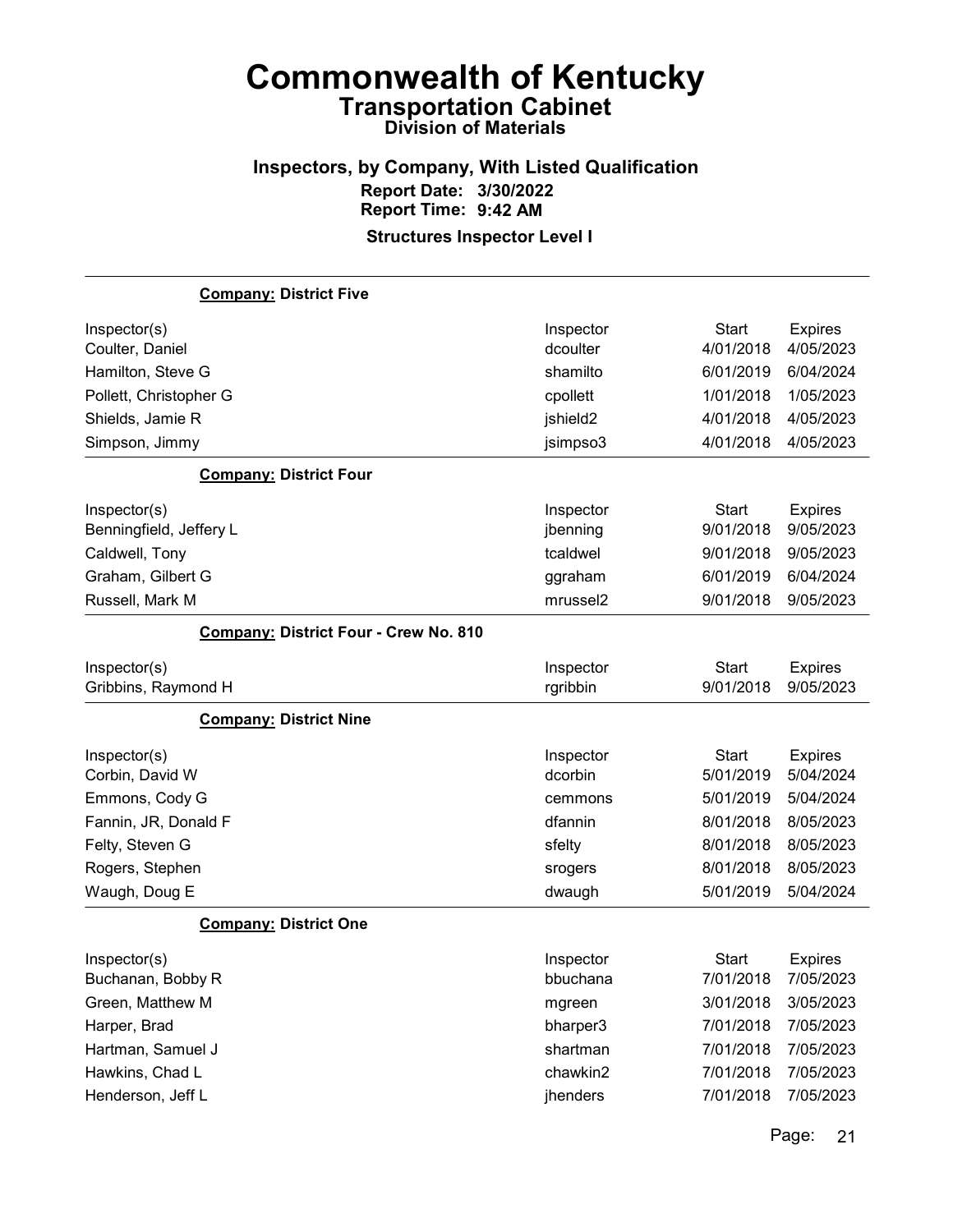#### Inspectors, by Company, With Listed Qualification Report Date: 3/30/2022 Report Time: 9:42 AM

Structures Inspector Level I

| Jones, Brenda Q                      | bjones7   | 7/01/2018             | 7/05/2023      |
|--------------------------------------|-----------|-----------------------|----------------|
| Moyers, Richard M                    | rmoyers   | 7/01/2018             | 7/05/2023      |
| Park, Casey                          | cpark     | 7/01/2018             | 7/05/2023      |
| Pendergrass, Jonathon R              | jpenderg  | 4/01/2017             | 4/05/2022      |
| Thorpe, Zach T                       | zthorpe   | 7/01/2018             | 7/05/2023      |
| Whetstone, Traci                     | twhetsto  | 7/01/2018             | 7/05/2023      |
| Wring, Eric                          | ewring    | 7/01/2018             | 7/05/2023      |
| Yarbrough, Kenneth J                 | kyarbrou  | 7/01/2018             | 7/05/2023      |
| Company: District One - Crew No. 200 |           |                       |                |
| Inspector(s)                         | Inspector | Start                 | <b>Expires</b> |
| Turner, Bradley C                    | bturner   | 7/01/2018             | 7/05/2023      |
| <b>Company: District Seven</b>       |           |                       |                |
| Inspector(s)                         | Inspector | Start                 | <b>Expires</b> |
| Best, Jerry D                        | jbest     | 2/01/2019             | 2/05/2024      |
| Browning, Ethan K                    | ebrownin  | 4/01/2017             | 4/05/2022      |
| Davis, Tim E                         | tdavis7   | 2/01/2019             | 2/05/2024      |
| <b>Company: District Six</b>         |           |                       |                |
| Inspector(s)                         | Inspector | <b>Start</b>          | <b>Expires</b> |
| Burke, Jodi E                        | jburke2   | 1/01/2020             | 1/04/2025      |
| Fryman, Jeff T                       | jfryman   | 1/01/2020             | 1/04/2025      |
| Perkins, William C                   | wperkin2  | 4/01/2018             | 4/05/2023      |
| <b>Company: District Ten</b>         |           |                       |                |
| Inspector(s)                         | Inspector | <b>Start</b>          | <b>Expires</b> |
| Dooley, Jeffery C                    | jdooley   | 10/01/2019            | 10/04/2024     |
| Gilbert, Timothy D                   | tgilbert  | 10/01/2019 10/04/2024 |                |
| Montgomery, Jonathan N               | jmontgo3  | 1/01/2020             | 1/04/2025      |
| Morgan, Hunter W                     | hmorgan   | 10/01/2019 10/04/2024 |                |
| <b>Company: District Three</b>       |           |                       |                |
| Inspector(s)                         | Inspector | <b>Start</b>          | <b>Expires</b> |
| Cary, Shawn L                        | scary     | 4/01/2018             | 4/05/2023      |
| Oakes, Sam J                         | soakes    | 9/01/2018             | 9/05/2023      |
| Taylor, Blake J                      | btaylor5  | 12/01/2021            | 12/05/2026     |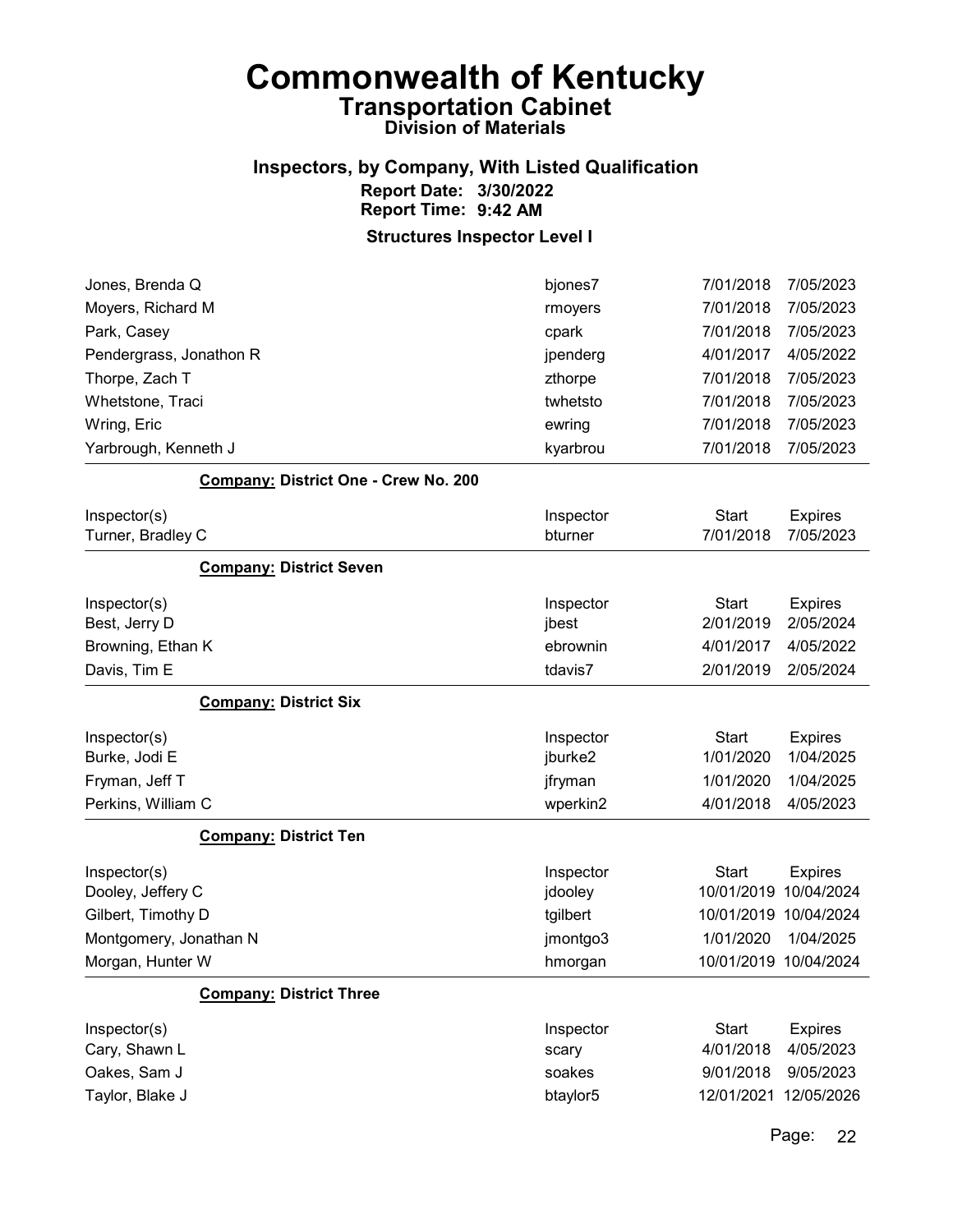### Inspectors, by Company, With Listed Qualification Report Date: 3/30/2022 Report Time: 9:42 AM

Structures Inspector Level I

| Whittle, Joe T                   |                                             | jwhittle              | 9/01/2018                 | 9/05/2023                   |
|----------------------------------|---------------------------------------------|-----------------------|---------------------------|-----------------------------|
|                                  | <b>Company: District Twelve</b>             |                       |                           |                             |
| Inspector(s)<br>Austin, Carl W   |                                             | Inspector<br>caustin  | <b>Start</b><br>2/01/2018 | <b>Expires</b><br>2/05/2023 |
| Copley, David J                  |                                             | dcopley               | 2/01/2018                 | 2/05/2023                   |
| Goff, Tanner C                   |                                             | tgoff                 | 10/01/2019                | 10/04/2024                  |
| Lemaster, Ricky E                |                                             | rlemaste              | 2/01/2018                 | 2/05/2023                   |
|                                  | <b>Company: District Two</b>                |                       |                           |                             |
| Inspector(s)                     |                                             | Inspector             | <b>Start</b>              | <b>Expires</b>              |
| Puckett, Miles B                 |                                             | mpucket2              | 7/01/2018                 | 7/05/2023                   |
| Smith, Russell D                 |                                             | rsmith11              | 7/01/2018                 | 7/05/2023                   |
|                                  | <b>Company: Division Of Maintenance</b>     |                       |                           |                             |
| Inspector(s)                     |                                             | Inspector             | <b>Start</b>              | <b>Expires</b>              |
| Rust, Kevin J                    |                                             | krust                 | 5/01/2021                 | 5/05/2026                   |
|                                  | <b>Company: East Coast Right of Way</b>     |                       |                           |                             |
| Inspector(s)<br>Baldwin, Jason E |                                             | Inspector<br>jbaldwin | <b>Start</b><br>7/01/2018 | <b>Expires</b><br>7/05/2023 |
|                                  | <b>Company: GPI</b>                         |                       |                           |                             |
| Inspector(s)                     |                                             | Inspector             | <b>Start</b>              | <b>Expires</b>              |
| Leach, Randy Z                   |                                             | rleach <sub>3</sub>   | 12/01/2021                | 12/05/2026                  |
| Warnock, Mike D                  |                                             | mwarnock              |                           | 12/01/2021 12/05/2026       |
|                                  | <b>Company: GRW Engineers, Inc.</b>         |                       |                           |                             |
| Inspector(s)                     |                                             | Inspector             | <b>Start</b>              | <b>Expires</b>              |
| Bruns, George R                  |                                             | gbruns                | 10/01/2019                | 10/04/2024                  |
|                                  | <b>Company: Gresham, Smith and Partners</b> |                       |                           |                             |
| Inspector(s)                     |                                             | Inspector             | <b>Start</b>              | <b>Expires</b>              |
| Riggs, Shawn P                   |                                             | sriggs                | 4/01/2018                 | 4/05/2023                   |
|                                  | <b>Company: HDR - Lexington</b>             |                       |                           |                             |
| Inspector(s)                     |                                             | Inspector             | <b>Start</b>              | <b>Expires</b>              |
| Adams, Timothy R                 |                                             | tadams                | 5/01/2021                 | 5/05/2026                   |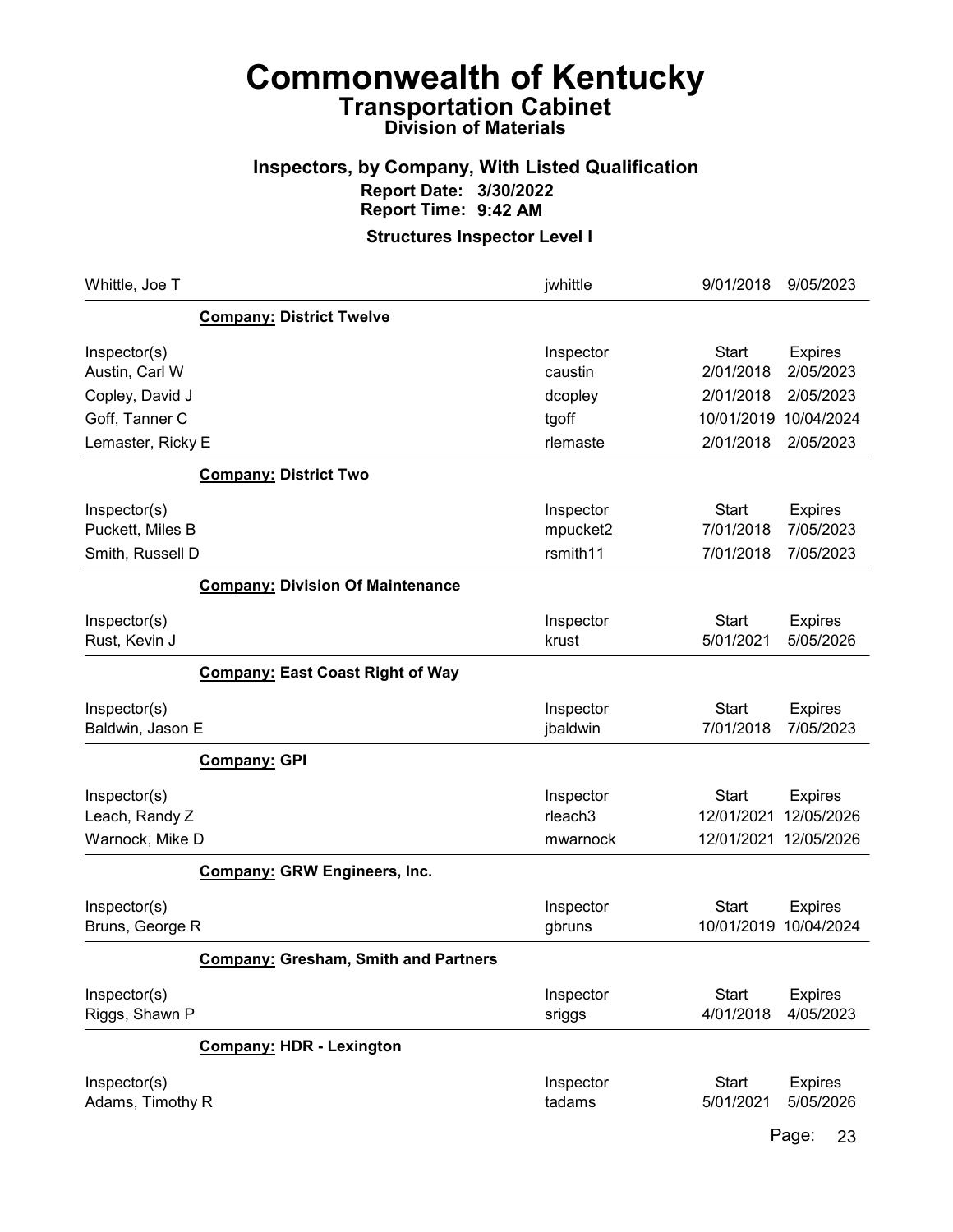#### Inspectors, by Company, With Listed Qualification Report Date: 3/30/2022 Report Time: 9:42 AM

Structures Inspector Level I

| Blanton, Amy M                                           | ablanton  | 3/01/2021    | 3/05/2026      |
|----------------------------------------------------------|-----------|--------------|----------------|
| Carson, John F                                           | jcarson   | 1/01/2020    | 1/04/2025      |
| Cravens, Emanuel D                                       | dcravens  | 1/01/2019    | 1/05/2024      |
| Pellegrino, Anthony                                      | apellegr  | 2/01/2019    | 2/05/2024      |
| Pennington, Scott D                                      | spenning  | 1/01/2020    | 1/04/2025      |
| Stevens, Shane B                                         | sstevens  | 5/01/2019    | 5/04/2024      |
| Tate, Cameron J                                          | ctate     | 2/01/2021    | 2/05/2026      |
| Wheeler, Josh W                                          | jwheele3  | 6/01/2019    | 6/04/2024      |
| <b>Company: HDR - Louisville</b>                         |           |              |                |
| Inspector(s)                                             | Inspector | <b>Start</b> | <b>Expires</b> |
| Akers, James A                                           | jakers    | 1/01/2020    | 1/04/2025      |
| Ballard, Thomas K                                        | tballard  | 1/01/2019    | 1/05/2024      |
| Daumen, Jr., Michael J                                   | mdaumen2  | 3/01/2021    | 3/05/2026      |
| Edge, Byron K                                            | bedge     | 6/01/2019    | 6/04/2024      |
| Singleton, Nick W                                        | nsinglet  | 1/01/2019    | 1/05/2024      |
| <b>Company: HDR - Madisonville</b>                       |           |              |                |
|                                                          |           |              |                |
| Inspector(s)                                             | Inspector | <b>Start</b> | <b>Expires</b> |
| Stanley, Chris R                                         | cstanley  | 2/01/2021    | 2/05/2026      |
| <b>Company: HDR - Paducah</b>                            |           |              |                |
| Inspector(s)                                             | Inspector | <b>Start</b> | <b>Expires</b> |
| Agee Jr, John T                                          | jagee2    | 8/01/2021    | 8/05/2026      |
| Childers, Charles B                                      | cchilder  | 10/01/2019   | 10/04/2024     |
| Potts, Kenneth K                                         | kpotts2   | 2/01/2021    | 2/05/2026      |
| <b>Company: Hoeworx</b>                                  |           |              |                |
| Inspector(s)                                             | Inspector | <b>Start</b> | <b>Expires</b> |
| Bryan, Jeffrey M                                         | jbryan    | 1/01/2018    | 1/05/2023      |
| Cunningham, Janine M                                     | jcunnin5  | 1/01/2018    | 1/05/2023      |
| <b>Company: Lexington Fayette Urban County Governmen</b> |           |              |                |
| Inspector(s)                                             | Inspector | Start        | <b>Expires</b> |
| Bryant, Bart B                                           | bbryant   | 2/01/2020    | 2/04/2025      |
| Gillis, James                                            | jgillis   | 1/01/2020    | 1/04/2025      |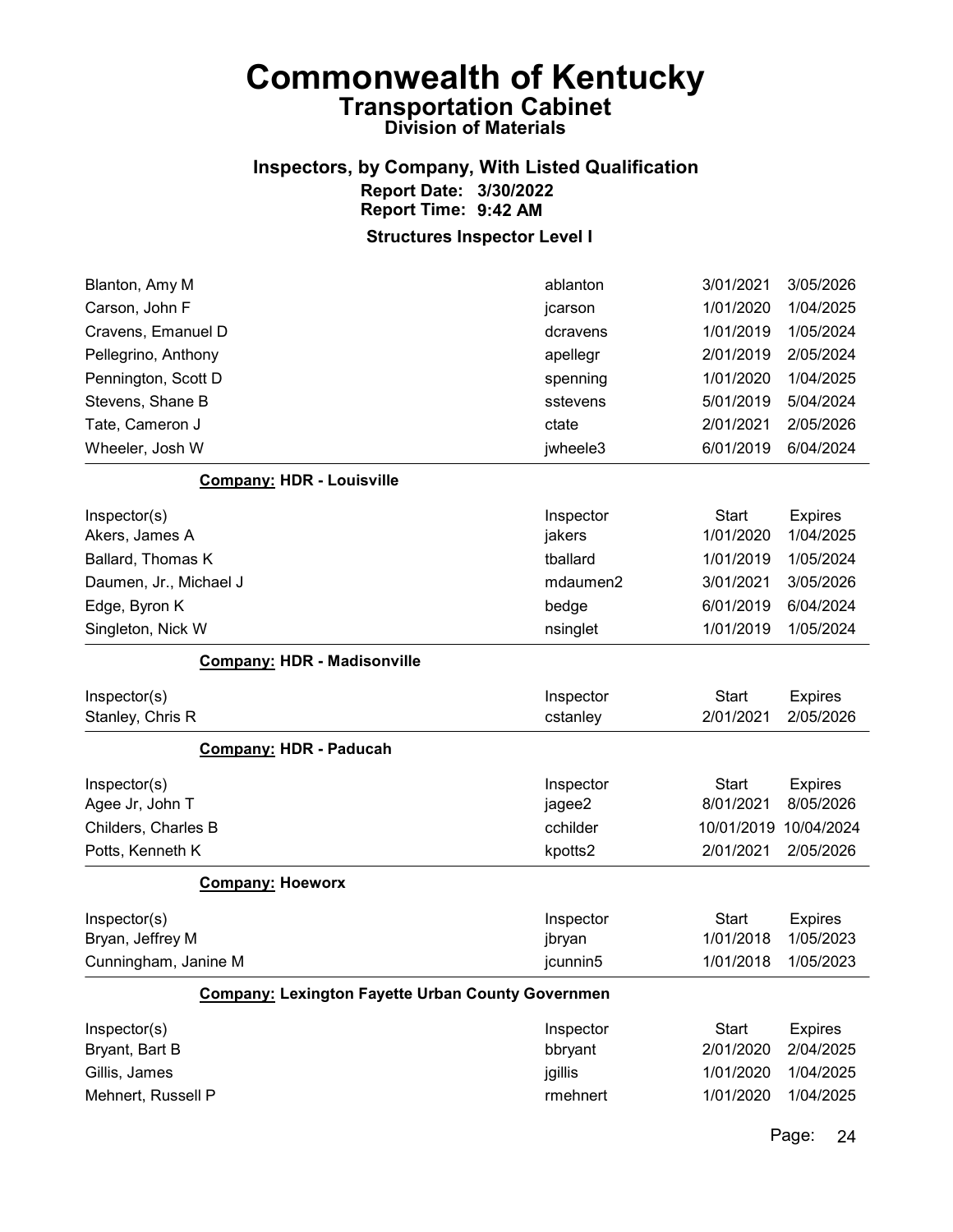### Inspectors, by Company, With Listed Qualification Report Date: 3/30/2022 Report Time: 9:42 AM

| Wallingford, Darrin L                       | dwalling        | 1/01/2020    | 1/04/2025      |
|---------------------------------------------|-----------------|--------------|----------------|
| <b>Company: Lochmueller Group</b>           |                 |              |                |
| Inspector(s)                                | Inspector       | <b>Start</b> | <b>Expires</b> |
| Brinegar, Samuel M                          | sbrinega        | 8/01/2021    | 8/05/2026      |
| Dolt III, Frederick (Corey) C               | fdolt           | 8/01/2021    | 8/05/2026      |
| Douglas, Mason S                            | mdougla2        | 8/01/2021    | 8/05/2026      |
| Ramirez, Justin A                           | jramirez        | 8/01/2021    | 8/05/2026      |
| <b>Company: Lochner</b>                     |                 |              |                |
| Inspector(s)                                | Inspector       | Start        | <b>Expires</b> |
| Britt, Roy W                                | wbritt          | 4/01/2018    | 4/05/2023      |
| Holder, Edwin V                             | eholder         | 2/01/2022    | 2/05/2027      |
| Price, Larry D                              | Iprice          | 2/01/2022    | 2/05/2027      |
| Vice, Gregory T                             | gvice           | 8/01/2021    | 8/05/2026      |
| <b>Company: Lochner Engrs</b>               |                 |              |                |
| Inspector(s)                                | Inspector       | <b>Start</b> | <b>Expires</b> |
| McKee, Kirk A                               | kmckee          | 2/01/2022    | 2/05/2027      |
| <b>Company: Michael Baker International</b> |                 |              |                |
| Inspector(s)                                | Inspector       | Start        | <b>Expires</b> |
| Rhody, Brent E                              | brhody          | 12/01/2021   | 12/05/2026     |
| Company: Michael Baker Jr. Inc.             |                 |              |                |
| Inspector(s)                                | Inspector       | <b>Start</b> | <b>Expires</b> |
| Collins, Larry S                            | <b>Icollins</b> | 10/01/2019   | 10/04/2024     |
| Greene, Shawn L                             | sgreene         | 1/01/2018    | 1/05/2023      |
| Greene, Shawn L                             | sgreene         | 1/01/2019    | 1/05/2024      |
| Hirsch, Eric P                              | ehirsch         | 3/01/2018    | 3/05/2023      |
| Kessinger, Dav T                            | dkessing        | 2/01/2021    | 2/05/2026      |
| Least, Luke P                               | lleast          | 2/01/2021    | 2/05/2026      |
| Levett Sr, Steven J                         | slevett         | 8/01/2021    | 8/05/2026      |
| Perry, Jeffrey M                            | mperry          | 6/01/2019    | 6/04/2024      |
| Riley, Alan J                               | ariley          | 2/01/2021    | 2/05/2026      |
| Tackett, Emma L                             | etackett        | 1/01/2018    | 1/05/2023      |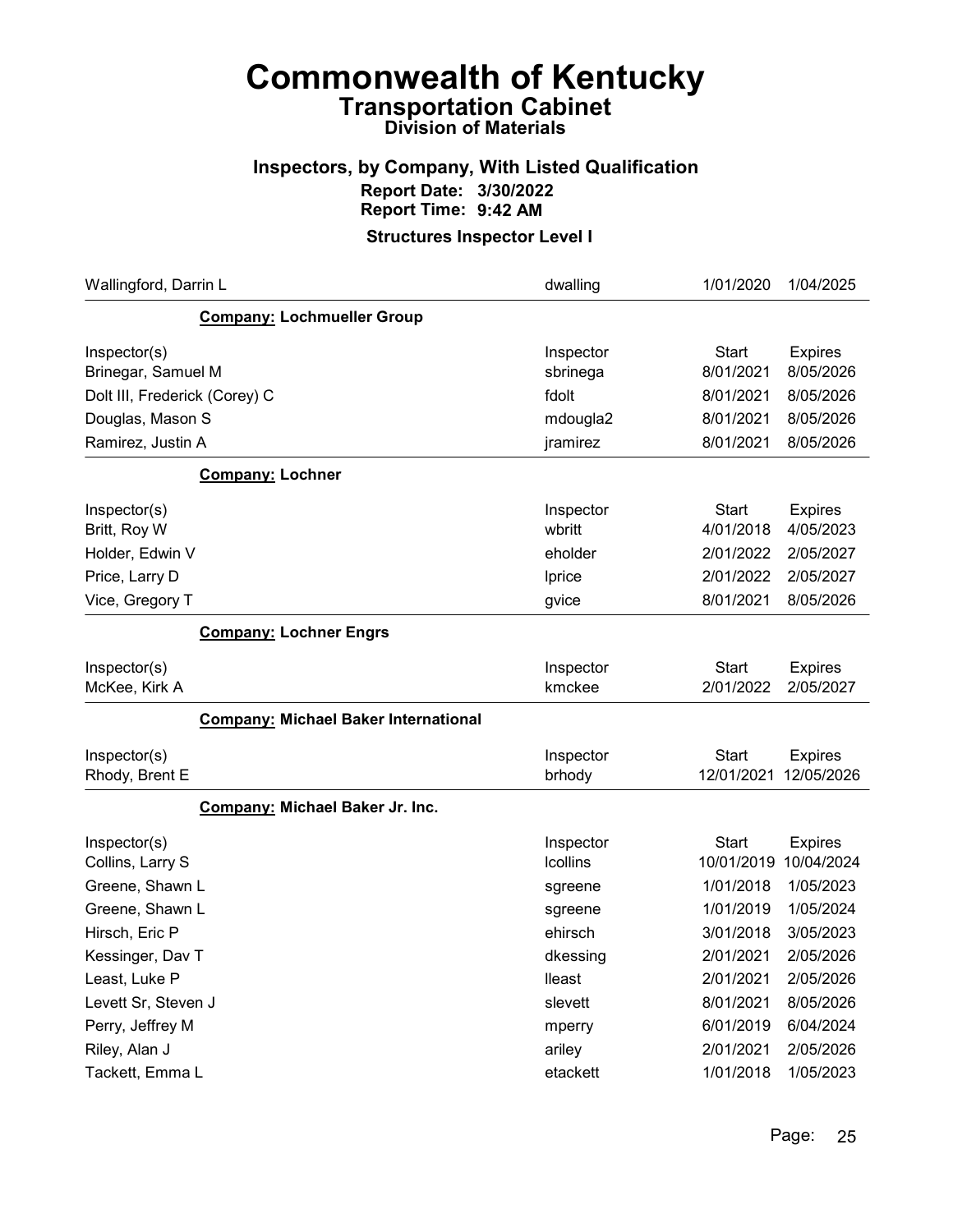### Inspectors, by Company, With Listed Qualification Report Date: 3/30/2022 Report Time: 9:42 AM

|                                      | <b>Company: NO LONGER EMPLOYED</b>                 |                       |                           |                             |
|--------------------------------------|----------------------------------------------------|-----------------------|---------------------------|-----------------------------|
| Inspector(s)<br>Owen, Jr., James E   |                                                    | Inspector<br>jowen    | <b>Start</b><br>7/01/2018 | <b>Expires</b><br>7/05/2023 |
|                                      | <b>Company: Paducah Water Works</b>                |                       |                           |                             |
| Inspector(s)<br>Northington, Jacob L |                                                    | Inspector<br>jnorthin | <b>Start</b><br>4/01/2017 | <b>Expires</b><br>4/05/2022 |
|                                      | <b>Company: Palmer Engineering</b>                 |                       |                           |                             |
| Inspector(s)<br>Totty, Jon M         |                                                    | Inspector<br>jtotty   | <b>Start</b><br>3/01/2018 | <b>Expires</b><br>3/05/2023 |
|                                      | <b>Company: Parsons Transportation Group, Inc.</b> |                       |                           |                             |
| Inspector(s)<br>Leslie, Janice L     |                                                    | Inspector<br>jleslie  | <b>Start</b><br>6/01/2019 | <b>Expires</b><br>6/04/2024 |
|                                      | <b>Company: Patriot Engineering - Louisville</b>   |                       |                           |                             |
| Inspector(s)<br>Henle, Daniel        |                                                    | Inspector<br>dhenle   | <b>Start</b><br>4/01/2018 | <b>Expires</b><br>4/05/2023 |
|                                      | Company: Prestress Service Industries, LLC         |                       |                           |                             |
| Inspector(s)<br>Fugate, Anthony T    |                                                    | Inspector<br>afugate  | <b>Start</b><br>2/01/2018 | <b>Expires</b><br>2/05/2023 |
|                                      | Company: QK4                                       |                       |                           |                             |
| Inspector(s)<br>Beisler, Sydney      |                                                    | Inspector<br>sbeisler | <b>Start</b><br>3/01/2021 | <b>Expires</b><br>3/05/2026 |
| Collins, Kevin W                     |                                                    | kcollins              | 2/01/2018                 | 2/05/2023                   |
| Collins, Kevin W                     |                                                    | kcollins              | 3/01/2021                 | 3/05/2026                   |
| Cooney, Clayton D                    |                                                    | ccooney               | 9/01/2018                 | 9/05/2023                   |
| Coulter, Jeffery S                   |                                                    | jcoulter              | 10/01/2019 10/04/2024     |                             |
| Gilland, Rob W                       |                                                    | rgilland              | 10/01/2019 10/04/2024     |                             |
| Grimes, Travis                       |                                                    | tgrimes               | 9/01/2018                 | 9/05/2023                   |
| Hubbard, George A                    |                                                    | ghubbard              | 1/01/2018                 | 1/05/2023                   |
| Keohane, Erika M                     |                                                    | ekeohane              | 10/01/2019                | 10/04/2024                  |
| Lee, John D                          |                                                    | jlee8                 | 9/01/2018                 | 9/05/2023                   |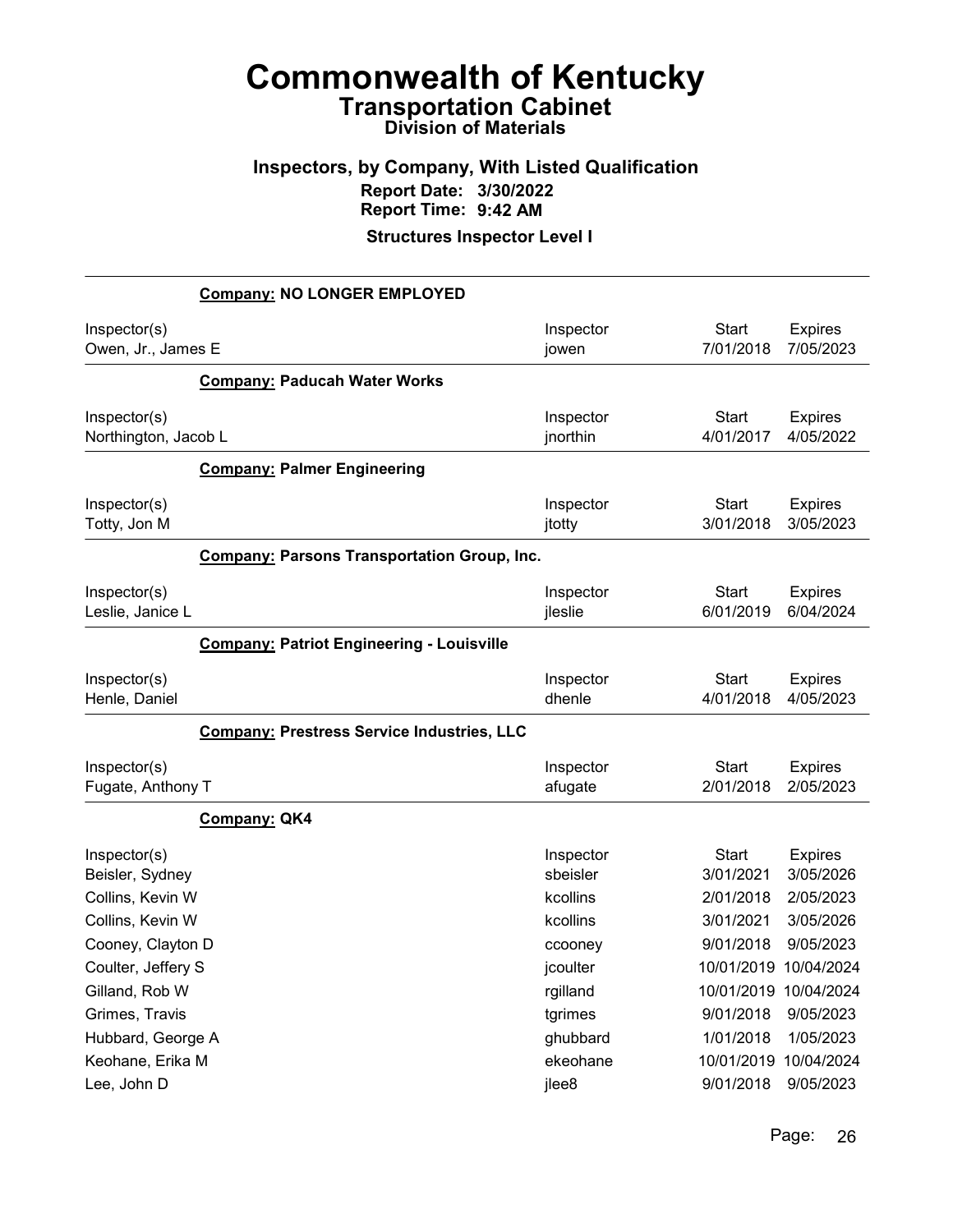### Inspectors, by Company, With Listed Qualification Report Date: 3/30/2022 Report Time: 9:42 AM

Structures Inspector Level I

| jlewis4               | 3/01/2021                 | 3/05/2026                   |
|-----------------------|---------------------------|-----------------------------|
| clittlet              | 3/01/2021                 | 3/05/2026                   |
| clittlet              | 10/01/2019                | 10/04/2024                  |
| rmoore2               | 2/01/2021                 | 2/05/2026                   |
| cnew                  | 4/01/2017                 | 4/05/2022                   |
| tvowels               | 3/01/2021                 | 3/05/2026                   |
| cwoodyar              | 1/01/2018                 | 1/05/2023                   |
|                       |                           |                             |
| Inspector             | <b>Start</b>              | <b>Expires</b>              |
| mmyer2                | 6/01/2019                 | 6/04/2024                   |
|                       |                           |                             |
| Inspector             | <b>Start</b>              | <b>Expires</b>              |
| dcrain                | 3/01/2021                 | 3/05/2026                   |
|                       |                           |                             |
| Inspector             | <b>Start</b>              | <b>Expires</b>              |
| kbaker5               | 1/01/2019                 | 1/05/2024                   |
| mgraves3              | 2/01/2022                 | 2/05/2027                   |
| mshuler               | 1/01/2020                 | 1/04/2025                   |
| isoucy                | 2/01/2020                 | 2/04/2025                   |
| swilson2              | 4/01/2018                 | 4/05/2023                   |
|                       |                           |                             |
| Inspector<br>cbasham2 | <b>Start</b><br>2/01/2020 | <b>Expires</b><br>2/04/2025 |
| jbeckham              | 1/01/2019                 | 1/05/2024                   |
| mbiddle               | 1/01/2020                 | 1/04/2025                   |
| dclement              | 2/01/2022                 | 2/05/2027                   |
| jfisher5              | 2/01/2022                 | 2/05/2027                   |
| rhoneycu              | 2/01/2019                 | 2/05/2024                   |
| vhumble               | 2/01/2019                 | 2/05/2024                   |
| jjames4               | 2/01/2019                 | 2/05/2024                   |
| jjames6               | 4/01/2018                 | 4/05/2023                   |
| ckirkpat              | 1/01/2019                 | 1/05/2024                   |
| jmoore8               | 2/01/2020                 | 2/04/2025                   |
|                       |                           |                             |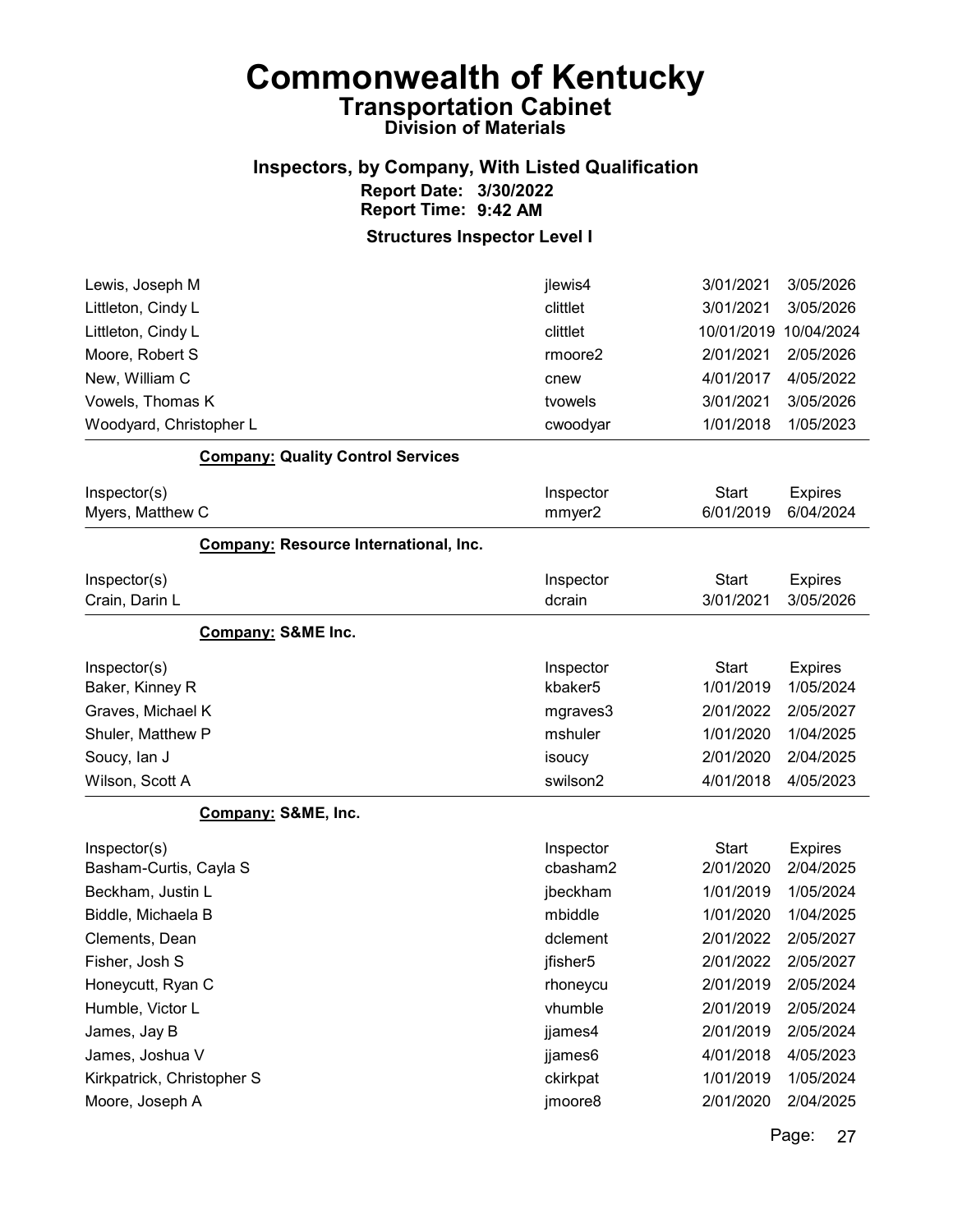#### Inspectors, by Company, With Listed Qualification Report Date: 3/30/2022 Report Time: 9:42 AM

| Rayburn, Rodger D<br>Salman, Mahmood F            | rrayburn<br>msalman | 2/01/2019<br>2/01/2022 | 2/05/2024<br>2/05/2027 |
|---------------------------------------------------|---------------------|------------------------|------------------------|
| Shelley, Benjamin                                 | bshelley            | 2/01/2022              | 2/05/2027              |
| Spivey, Jim S                                     | jspivey2            | 2/01/2019              | 2/05/2024              |
| Tipton, Elbert H                                  | etipton             | 3/01/2021              | 3/05/2026              |
| Tolley, Robert H                                  | rtolley             | 1/01/2020              | 1/04/2025              |
| Unterharnscheidt, Friedrich A                     | funterha            | 4/01/2017              | 4/05/2022              |
| Company: Sherman Dixie Concrete - E-Town          |                     |                        |                        |
| Inspector(s)                                      | Inspector           | <b>Start</b>           | <b>Expires</b>         |
| Phelps, Michael D                                 | mphelps             | 8/01/2018              | 8/05/2023              |
| <b>Company: Stantec - Putney</b>                  |                     |                        |                        |
| Inspector(s)                                      | Inspector           | <b>Start</b>           | <b>Expires</b>         |
| Clem, Billy W                                     | bclem               | 3/01/2021              | 3/05/2026              |
| <b>Company: Stantec Consulting</b>                |                     |                        |                        |
| Inspector(s)                                      | Inspector           | <b>Start</b>           | <b>Expires</b>         |
| Houser, Tony A                                    | thouser             | 6/01/2021              | 6/05/2026              |
| <b>Company: Stantec Consulting Services, Inc.</b> |                     |                        |                        |
| Inspector(s)                                      | Inspector           | <b>Start</b>           | <b>Expires</b>         |
| Benifield, Bruce E                                | bbenifie            | 3/01/2021              | 3/05/2026              |
| Click, Daniel B                                   | dclick              | 2/01/2021              | 2/05/2026              |
| Criswell, Steven D                                | scriswel            | 4/01/2019              | 4/04/2024              |
| Durbin, Andrew L                                  | adurbin             | 2/01/2020              | 2/04/2025              |
| Hartley, Daniel T                                 | dhartley            | 1/01/2020              | 1/04/2025              |
| <b>Company: Strand Associates, Inc.</b>           |                     |                        |                        |
| Inspector(s)                                      | Inspector           | <b>Start</b>           | <b>Expires</b>         |
| Michalski, Abagael E                              | amichals            | 5/01/2021              | 5/05/2026              |
| Tinsley, Ryan D                                   | rtinsle2            | 3/01/2018              | 3/05/2023              |
| <b>Company: Summit Engineering, Inc.</b>          |                     |                        |                        |
| Inspector(s)                                      | Inspector           | <b>Start</b>           | <b>Expires</b>         |
| Justice, Cleve                                    | cjustic2            | 2/01/2020              | 2/04/2025              |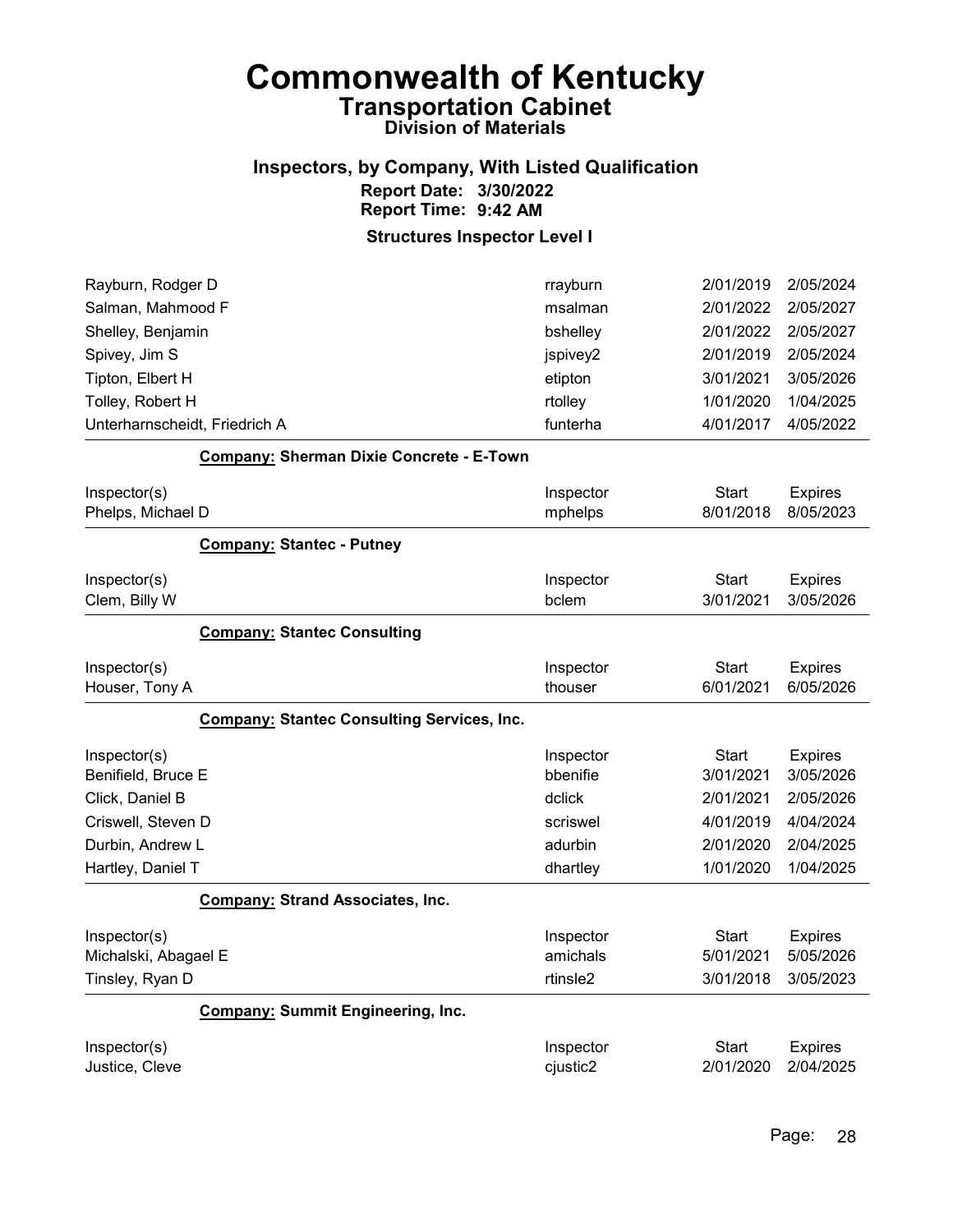#### Inspectors, by Company, With Listed Qualification Report Date: 3/30/2022 Report Time: 9:42 AM Structures Inspector Level I

#### Company: Terracon

| Inspector(s)         | Inspector | <b>Start</b> | <b>Expires</b> |
|----------------------|-----------|--------------|----------------|
| Beya-Matamba, Samuel | sbeyamat  | 6/01/2019    | 6/04/2024      |
| Earnshaw, Mark R     | mearnsha  | 2/01/2020    | 2/04/2025      |
| Earnshaw, Mark R     | mearnsha  | 3/01/2021    | 3/05/2026      |
| Eger, Christopher A  | ceger     | 1/01/2018    | 1/05/2023      |
| Eger, Evan           | eeger     | 5/01/2019    | 5/04/2024      |
| Green, Anthony W     | agreen2   | 1/01/2020    | 1/04/2025      |
| Jones, Parker V      | pjones3   | 4/01/2018    | 4/05/2023      |
| Miller, Derek D      | dmiller1  | 3/01/2018    | 3/05/2023      |
| Miller, Derrick M    | dmiller8  | 6/01/2019    | 6/04/2024      |
| Morgan, Charles D    | cmorgan2  | 3/01/2021    | 3/05/2026      |
| Moser, Shane R       | smoser2   | 4/01/2018    | 4/05/2023      |
| Orrell, Danny R      | dorrell   | 4/01/2017    | 4/05/2022      |
| Powley, Mark L       | mpowley   | 1/01/2019    | 1/05/2024      |
| Quehl, Daniel J      | dquehl    | 2/01/2020    | 2/04/2025      |
| Sanchez, Isabella    | isanchez  | 2/01/2019    | 2/05/2024      |
| Schenck, Robert J    | rschenck  | 5/01/2019    | 5/04/2024      |
| Sharp, Anthony L     | asharp    | 4/01/2018    | 4/05/2023      |
| Shoukry, Omar K      | oshoukry  | 2/01/2019    | 2/05/2024      |
| Sparks, George R     | gsparks   | 1/01/2018    | 1/05/2023      |
| Stewart, Lanord A    | Istewar2  | 6/01/2019    | 6/04/2024      |
| Tipton, Jack         | jtipton2  | 1/01/2020    | 1/04/2025      |
| Walter, James L      | jwalter   | 2/01/2020    | 2/04/2025      |
| Warren, Carlos M     | cwarren2  | 3/01/2018    | 3/05/2023      |
| Westermann, Mark D   | mwesterm  | 1/01/2019    | 1/05/2024      |
| Whitehouse, Jeremy S | jwhiteh2  | 3/01/2021    | 3/05/2026      |

#### Company: The Allen Company - AMP070301

| Inspector(s)<br>Newman, Tyler D     | Inspector<br>tnewman2 | Start<br>Expires<br>1/04/2025<br>1/01/2020 |
|-------------------------------------|-----------------------|--------------------------------------------|
| <b>Company: Vaughn &amp; Melton</b> |                       |                                            |
| Inspector(s)                        | Inspector             | Start<br><b>Expires</b>                    |
| Cornett, Cody T                     | ccornett              | 10/01/2019 10/04/2024                      |